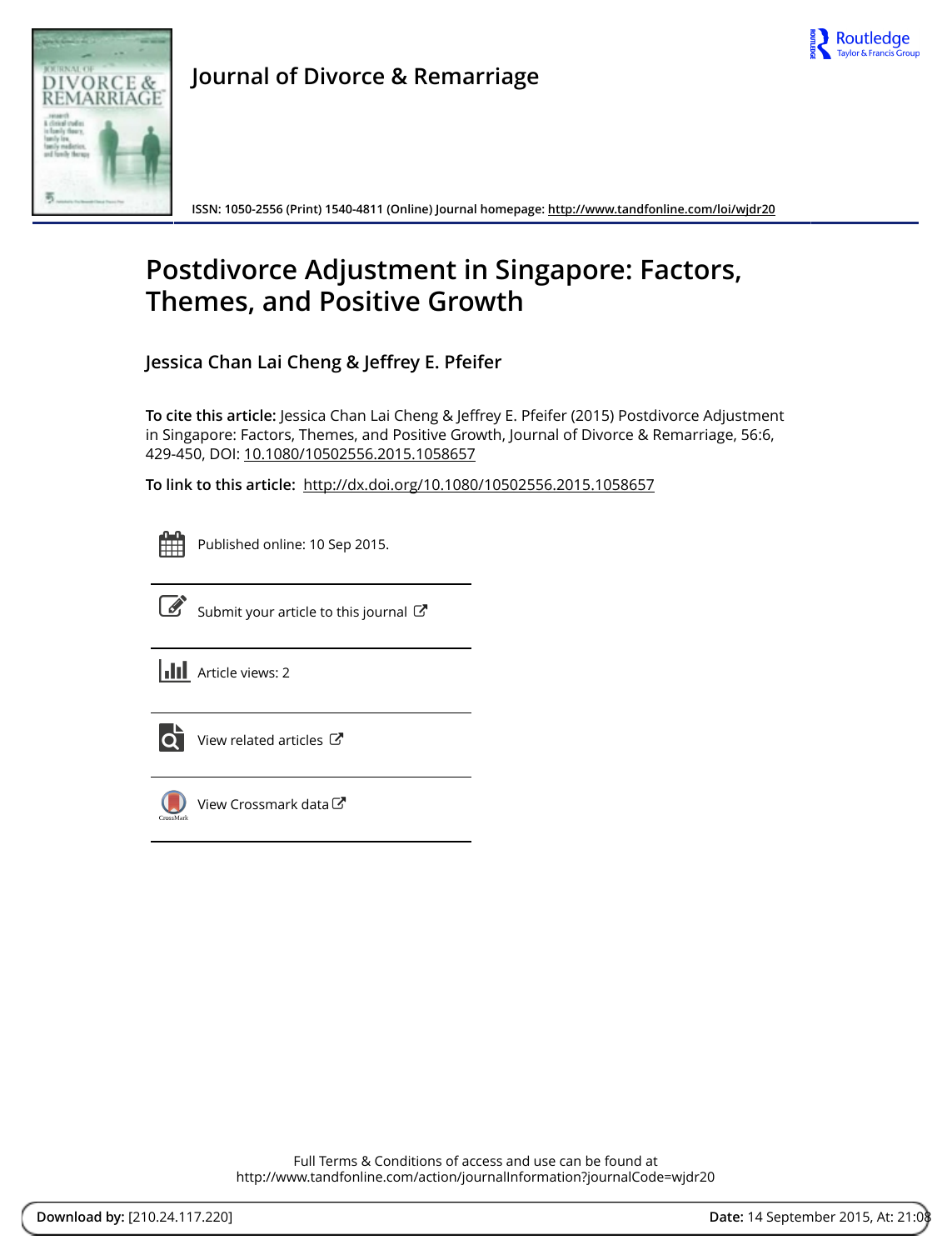

## **Postdivorce Adjustment in Singapore: Factors, Themes, and Positive Growth**

JESSICA CHAN LAI CHENG *Executive Counselling Training Academy, Singapore*

JEFFREY E. PFEIFER *Swinburne University of Technology, Melbourne, Australia*

*Although there is a fairly large literature on postdivorce adjustment in the United States, comparatively little research has been conducted on the topic in Singapore. In addition, the majority of research to date has focused on the negative impacts of divorce and has tended to ignore potential positive growth opportunities that might result from the experience. This study seeks to address this gap in the literature through a thematic analysis of interviews with divorcees in Singapore. Specifically, this study identifies factors contributing to positive postdivorce adjustments within the multicultural, multiethnic, and multireligious context found in Singapore. A review of participant responses identified 15 specific factors related to the potential for experiencing a positive postdivorce adjustment. Further review indicates that these factors can be grouped into 6 themes that could specifically inform counselors and other mental health professionals working in Singapore to assist with the adjustment process.*

*KEYWORDS positive growth, postdivorce adjustment, Singapore divorce*

Over the past 40 years a fairly extensive literature has evolved with regard to the psychological, emotional, and cognitive impacts of divorce on children (see, e.g., Breivik & Olweus, [2006;](#page-18-0) Lee, [1997\)](#page-19-0), partners (see, e.g., Mandell, [1988;](#page-20-0) Togliatti, Lavadera, & Benedetto, [2011\)](#page-21-0), family (see, e.g.,

Address correspondence to Jessica Chan Lai Cheng, Executive Counselling and Training Academy, 210 Middle Road, Unit #07-02, Singapore Pools Building, Singapore 188994. E-mail: [jessica@jcintegra.com](mailto:jessica@jcintegra.com)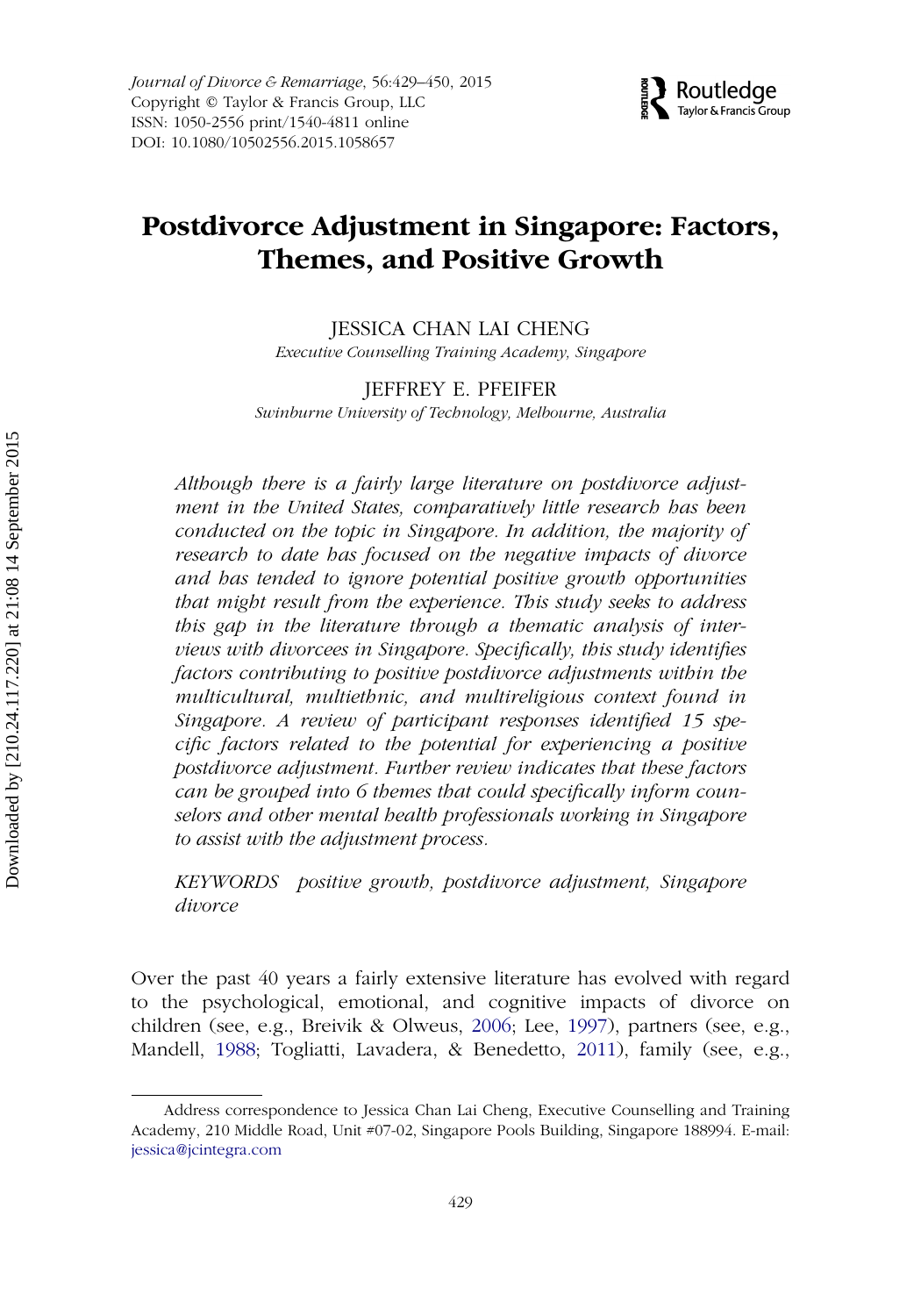Jacobs & Sillars, [2012;](#page-19-1) Wallerstein & Lewis, [2007\)](#page-21-1), and society (see, e.g., Kramrei, Coit, Martin, Fogo, & Mahoney, [2007;](#page-19-2) Pett & Vaughan-Cole, [1986\)](#page-20-1). Although it appears that the literature provides a comprehensive overview of postdivorce adjustment, it could be argued that there has been comparatively little research on the application of these findings to countries outside of the United States, such as Singapore (Straughan, [2009\)](#page-20-2). Recognizing and responding to this research deficit is important for a number of reasons. First, as in many countries, the divorce rate in Singapore is continuing to climb (Singapore Department of Statistics, [2012\)](#page-20-3) and with this increase comes a need for culturally specific research on the psychological impacts of marital dissolution (Hsiao-Li Sun, [2014\)](#page-19-3). This is especially important given the diverse and unique cultural and religious demographic of Singapore (see, e.g., Lim et al., [2005;](#page-19-4) Teo, [2009;](#page-21-2) T. Wong, Yeoh Brenda, Graham, & Teo, [2004\)](#page-22-0). Second, studies from a number of countries indicate that the direct application of research findings on postdivorce adjustment conducted in the United States might be limited and as such requires additional local evidence to better inform initiatives such as counseling, support groups, and therapeutic intervention (see, e.g., Brinkgreve, [2003;](#page-18-1) King, [1998;](#page-19-5) Yilmaz & Fisiloglu, [2005\)](#page-22-1).

In addition to the preceding, it could also be argued that the current literature represents a heavy emphasis on identifying the conditions under which individuals will experience negative consequences as a result of a divorce rather than on potential positive growth that might occur postdivorce (see, e.g., Portes, Smith, & Brown, [2000\)](#page-20-4). Although there is clearly a need to identify and respond to these negative outcomes, there is at least some indication that individuals might also eventually adjust favorably to the divorce process and, in fact, often make positive personal transformations as a result of the experience (Kramrei et al., [2007;](#page-19-2) Tschann, [1989\)](#page-21-3). Given this evidence, it is suggested that in addition to understanding the potential negative psychological aspects of divorce, counselors and other mental health professionals might also profit from a deeper understanding of the factors and themes that encourage postdivorce positive growth.

This research, therefore, seeks to fill this gap in the literature by investigating the experiences of Singaporean divorced individuals in an attempt to distill some of the positive aspects of the adaptation process against the backdrop of multiculturalism and a dual legal system governing divorce. Specifically, the goal of this study is to gain a greater understanding of how divorced individuals in Singapore transition through, and adapt to, their new postdivorce lives in a healthy fashion. Although there have been a limited number of studies on divorce in Singapore (e.g., Foo, [2005;](#page-18-2) Quah, [1994;](#page-20-5) A. Wong & Kuo, [1983\)](#page-22-2), this represents one of the first major empirical investigations on postdivorce adjustment since a Ministry of Social Affairs Report (Ministry of Social Affairs, [1979\)](#page-20-6). Among other things, this report highlighted the fact that reactions to divorce appeared to be closely associated with the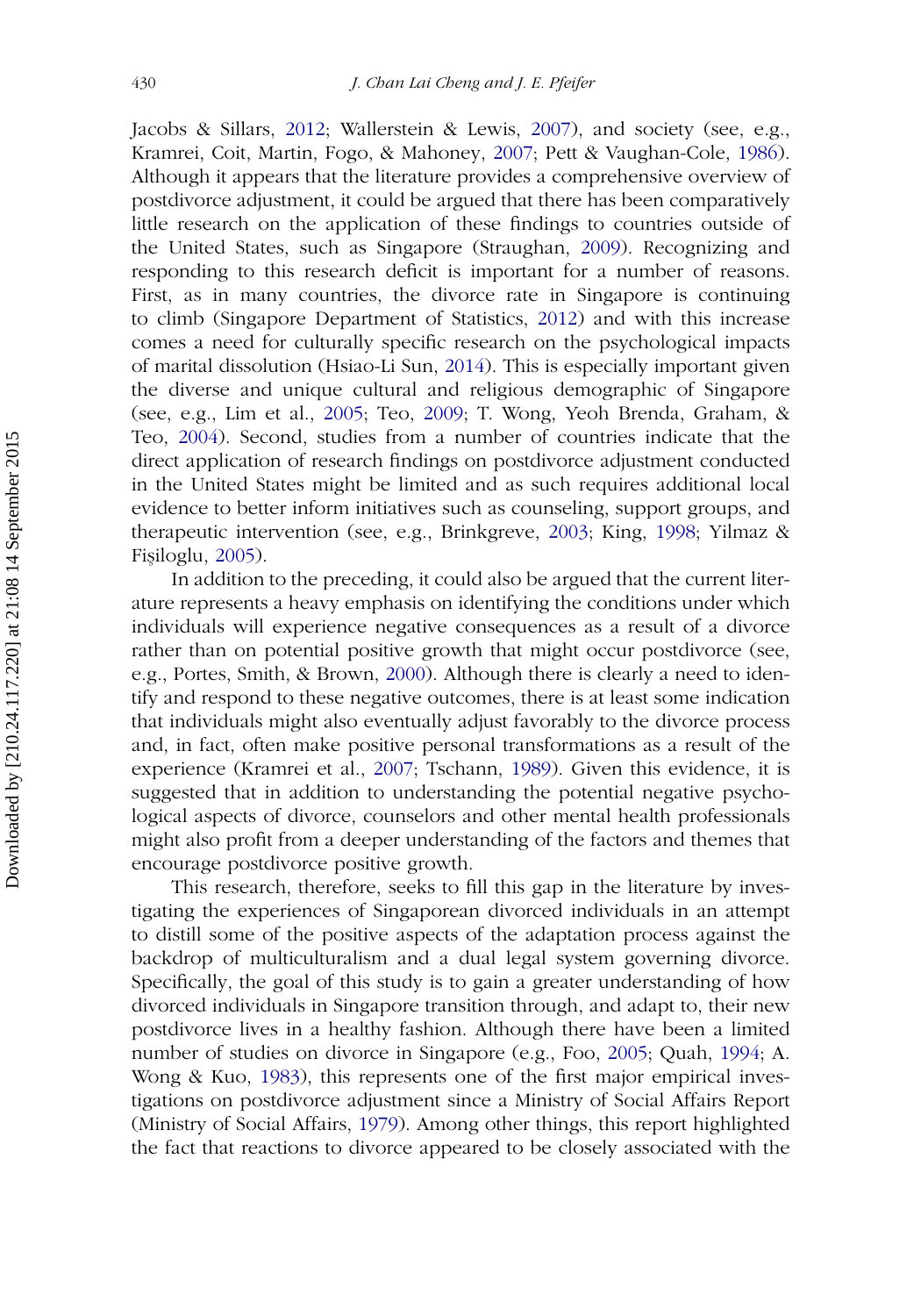level of emotional involvement between a husband and wife at the time of marriage. Specifically, both men and women with higher emotional involvement were more likely to feel "sad" and less likely to feel "happy" when the divorce was finalized. Although informative, it might be argued that this finding is limited in terms of its ability to inform initiatives aimed at decreasing the negative psychological impacts of divorce on individuals in Singapore.

By employing the 1979 findings, this research aims to more specifically identify the myriad of factors affecting positive postdivorce adjustment and subsequently assess their impact on an individual's personal growth while also providing insight into the development and implementation of interventions (e.g., counseling, postdivorce workshops). Although the majority of research on marital dissolution has focused primarily on experiences of distress, rather than potential positive postdivorce outcomes or growth (see, e.g., Amato, [2000;](#page-17-0) Gove, [1973;](#page-18-3) Lewandowski & Bizzoco, [2007;](#page-19-6) Trovato & Lauris, [1989\)](#page-21-4), the opportunity to examine potential positive outcomes is supported by the work of a number of authors (Emmons, [2003;](#page-18-4) Shantall, [2003;](#page-20-7) Veevers, [1991\)](#page-21-5) who have suggested a new rhetoric, in which the perception of divorce as disaster is perhaps more properly replaced by a perception of divorce as an opportunity for development and personal growth.

This personal growth approach is certainly in line with Richardson's [\(2002\)](#page-20-8) recommendation that researchers study individuals who are able to adjust and positively develop through the divorce experience with a view to identifying and teaching relevant skills that might subsequently enable more people to do likewise. Evidence for this approach also comes from the work of a number of researchers who have found that a marital breakup could also function as an impetus for personal insight regarding preferential subsequent partners (Tashiro & Frazier, [2003\)](#page-21-6). In addition, a number of authors argue that personal growth (often referred to as stress-related growth or postdivorce" growth) is a phenomenon in which people might move beyond their previous level of psychological functioning as a result of highly stressful life experiences (Tedeschi, Park, & Calhoun, [1998\)](#page-21-7). Several researchers have noted that the painful struggle to come to terms with a stressful event can be a source of potential benefit, but for growth to take place some degree of psychological discomfort must occur (e.g., Calhoun & Tedeschi, [2002\)](#page-18-5). To gain a more detailed insight into how positive change could result from the dissolution of a relationship, however, it is important to first review the factors that have already been empirically identified as significantly influencing postdivorce adjustment.

#### FACTORS INFLUENCING POSTDIVORCE ADJUSTMENT

To begin with, research indicates that a number of factors can influence how individuals react to a divorce, including age (see, e.g., Chiriboga, [1982\)](#page-18-6),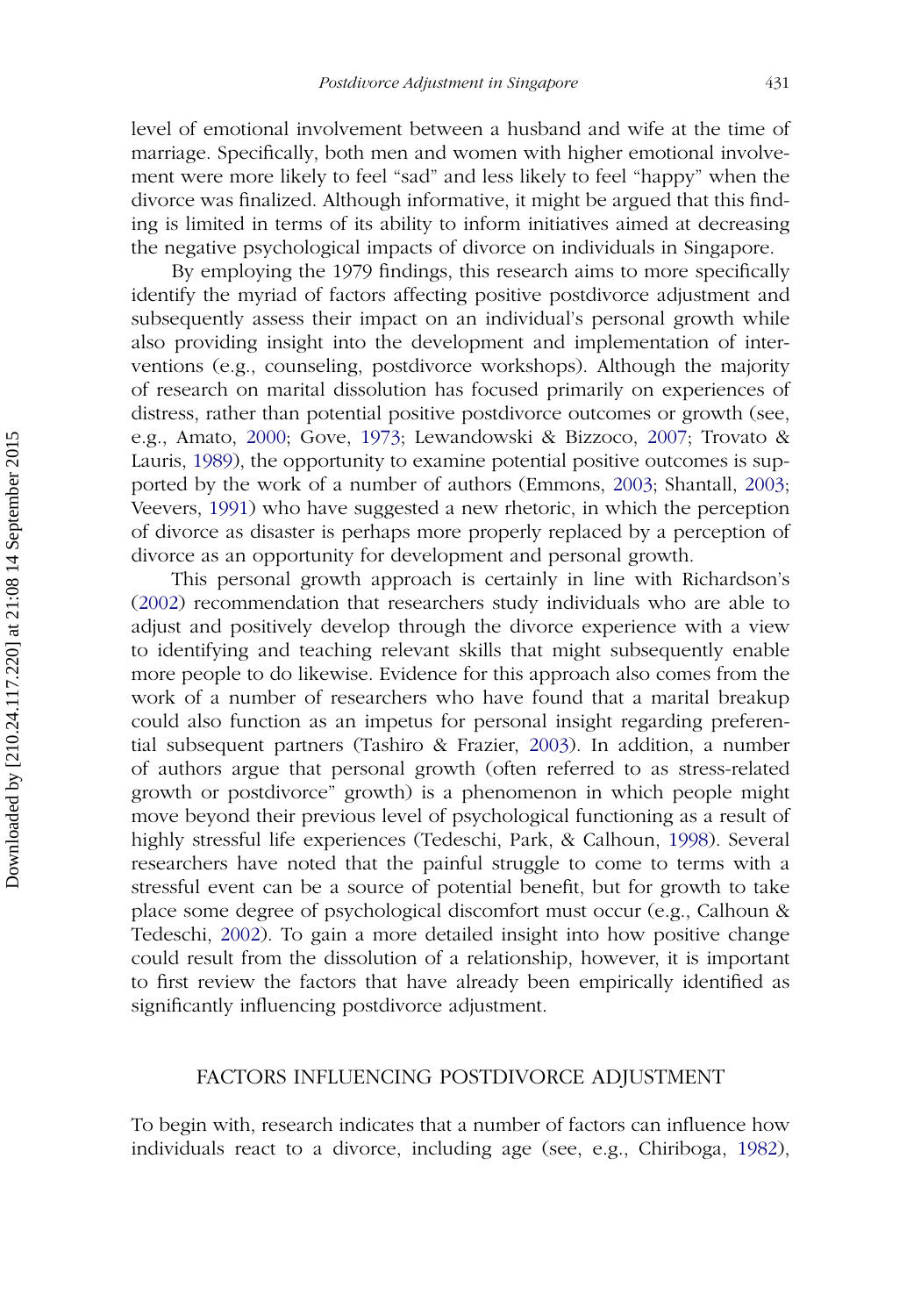gender (see, e.g., Kalmijn & Poortman, [2006;](#page-19-7) Thabes, [1997;](#page-21-8) Wallerstein, [1986\)](#page-21-9), social support (see, e.g., Garvin, Kalter, & Hansell, [1994;](#page-18-7) Weiss, [1975\)](#page-21-10), coping style (see, e.g., Chiriboga, [1989\)](#page-18-8), degree of attachment to one's exspouse (see, e.g., Reibstein & Reibstein, [1998;](#page-20-9) Weiss, [1975\)](#page-21-10), presence of children (see, e.g., Amato, [2000\)](#page-17-0), length of separation (see, e.g., Chiriboga & Cutler, [1978\)](#page-18-9), and perceptions of independence and self-esteem (see, e.g., Colletta, [1979\)](#page-18-10). Although these factors have often been studied within silos, there is some evidence that they are integrated and that this cross-factor effect could lead to identification of especially vulnerable groups. For example, Williams and Dunne-Bryant [\(2006\)](#page-21-11) examined the effects of marital dissolution on adult well-being and found that postdivorce negative consequences are especially likely for younger females with infants and a limited social support network.

In addition to the preceding, research indicates that the experience of divorce and its subsequent impact on health and well-being vary across a range of demographic, contextual, and psychosocial factors (see, e.g., Williams, [2003\)](#page-21-12). For example, a number of studies found that having high levels of social support, education, and income, as well as exiting an unhappy marriage, all seem to reduce the negative impact of divorce on psychological well-being (Marks, [1996;](#page-20-10) Ross, [1995\)](#page-20-11). Among other things, these factors could affect an individual's cognitive understanding, vulnerability, and psychological capacity to cope with the trauma of divorce. Amato [\(2000\)](#page-17-0), for example, found that the impact on psychological well-being due to marital dissolution is best conceptualized within a divorce-stress-adjustment perspective that suggests that a decline in well-being postdivorce is associated with both the loss of resources (e.g., economic benefits, emotional support, and health regulation) and the stressors induced by the transition itself. Although the preceding research indicates a number of consistent factors, at least with regard to samples from the United States, it should be noted that there is less consistency with regard to the research on gender as it relates to postdivorce psychological adjustment. Specifically, although some studies indicate that divorce is worse for women's mental health than for men's (Aseltine & Kessler, [1993;](#page-17-1) Simon & Marcussen, [1999\)](#page-20-12), others find only small or negligible gender differences (Booth & Amato, [1991;](#page-17-2) Williams, [2003\)](#page-21-12).

A review of the preceding research on factors influencing postdivorce adjustment also indicates that many of the findings contain within them elements of personal resilience. For example, in a study on marital disruption and depression, Aseltine and Kessler [\(1993\)](#page-17-1) identified emotional reactivity as one of the strongest predictors of postdivorce depression. These findings certainly appear to be in line with Flach [\(1988\)](#page-18-11), who defined resilience as the psychological and biological strength required to effectively manage change. It could be argued, therefore, that having resilience enables individuals to search for and develop strengths and resources that allow them to grow following stressful life events. Given these findings, it appears that, beyond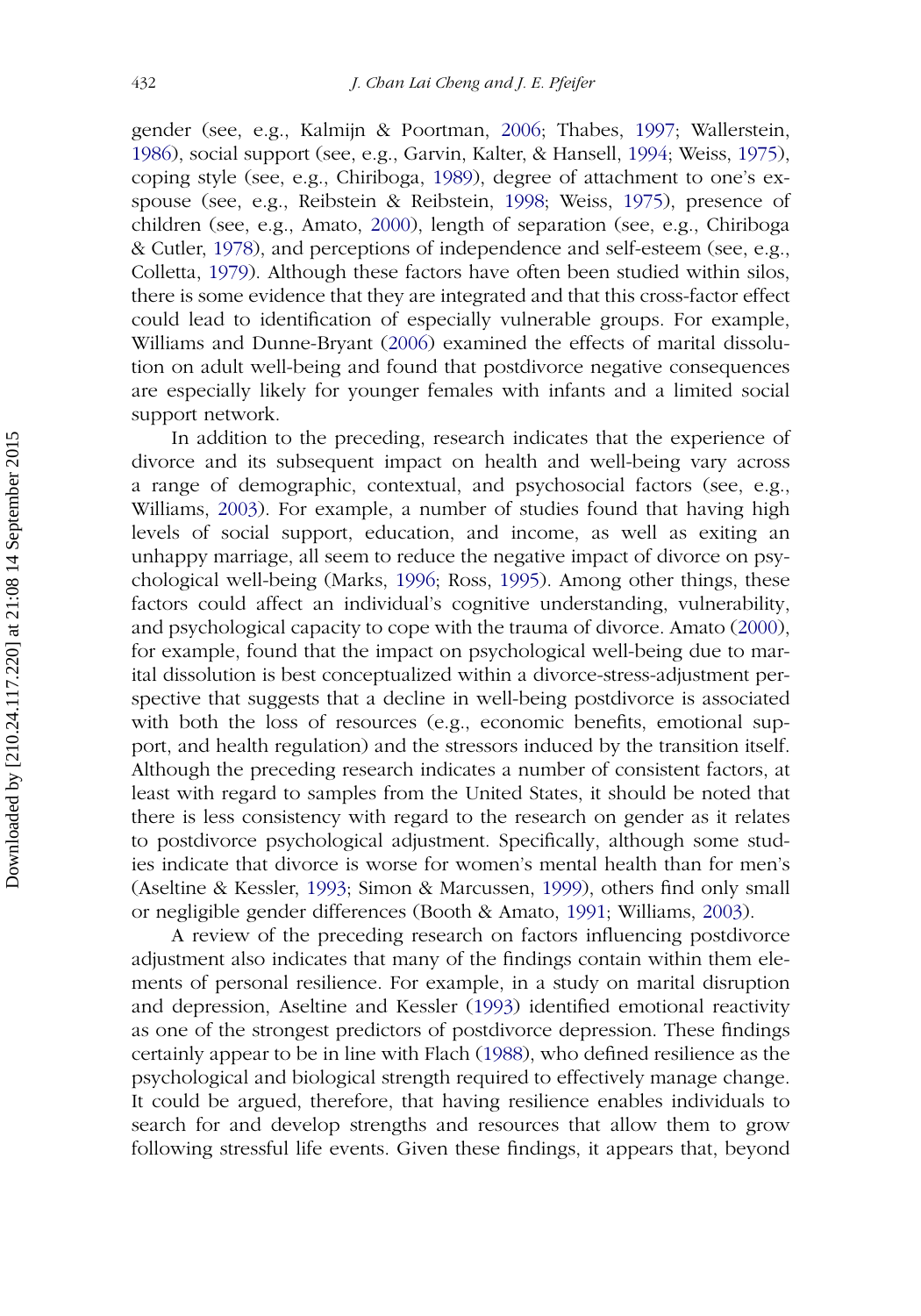the initial negativity, there is the distinct possibility that an individual can arrive at positive gains postdivorce under certain circumstances, especially if they are resilient. What remains less clear, however, is what specific factors are related to resilience within the context of divorce, especially within the cultural, religious, and legal diversity found in Singapore. As such, the empirical identification of these circumstances becomes an important pursuit that begins by reviewing the related literature.

## POSITIVE POSTDIVORCE ADJUSTMENT MODELS

Although research indicates that postdivorce adjustment is often a painful and negative experience, researchers have also found that the experience could lead to a number of positive outcomes (see, e.g., Tashiro & Frazier, [2003\)](#page-21-6). Based on these findings, a number of models have been developed to assist in identifying the potential positive aspects of postdivorce adjustment. W. Waller and Hill [\(1951\)](#page-21-13), for example, proposed one of the earliest models for positive postdivorce adjustment by identifying four successive stages: (a) breaking old habits, (b) attaining a reconstructed life, (c) seeking new love objects, and (d) completing one's readjustment. In addition to being developmental in nature, this model argues that the postdivorce process is one in which behavioral change could lead to positive growth.

Other research indicates the potential for positive postdivorce adjustment through various models, including a situational state determined by the presence of certain conditions (Kessler, [1975\)](#page-19-8); a process similar to the Kubler-Ross [\(1969\)](#page-19-9) grief model, which proposed stages of grief of denial, anger, bargaining, depression, and finally acceptance (Froiland & Hozman, [1977;](#page-18-12) Wiseman, [1975\)](#page-21-14); a series of developmental stages in emotional identification and adaptation; a set of legal and personal or emotional developmental stages (Kressel, [1980\)](#page-19-10); or being reflective of the dynamics of family adaptation (Ahrons, [1980;](#page-17-3) Ahrons & Rodgers, [1987\)](#page-17-4). Ahrons [\(1980\)](#page-17-3), for example, argued for a model that takes into account the total family's functioning in the divorce adjustment process. Working within a systemic context, the process is defined as moving from individual to family awareness, systemic separation and reorganization, and finally, family redefinition (Ahrons, [1980;](#page-17-3) Ahrons & Rodgers, [1987\)](#page-17-4). Emery [\(1994\)](#page-18-13) also identified similar phases in the renegotiation of family relationships postdivorce and suggested that these play a significant part in the postdivorce adaptation of former partners.

Given the preceding, the overarching purpose of this study is to address the gap in the literature on postdivorce adjustment for Singaporeans as well as to contextualize the findings within the more positive framework suggested by authors such as W. Waller and Hill [\(1951\)](#page-21-13) and more recently Tashiro and Frazier [\(2003\)](#page-21-6). Specifically, the study aims to identify the factors that have led to a positive postdivorce adjustment outcome for Singaporeans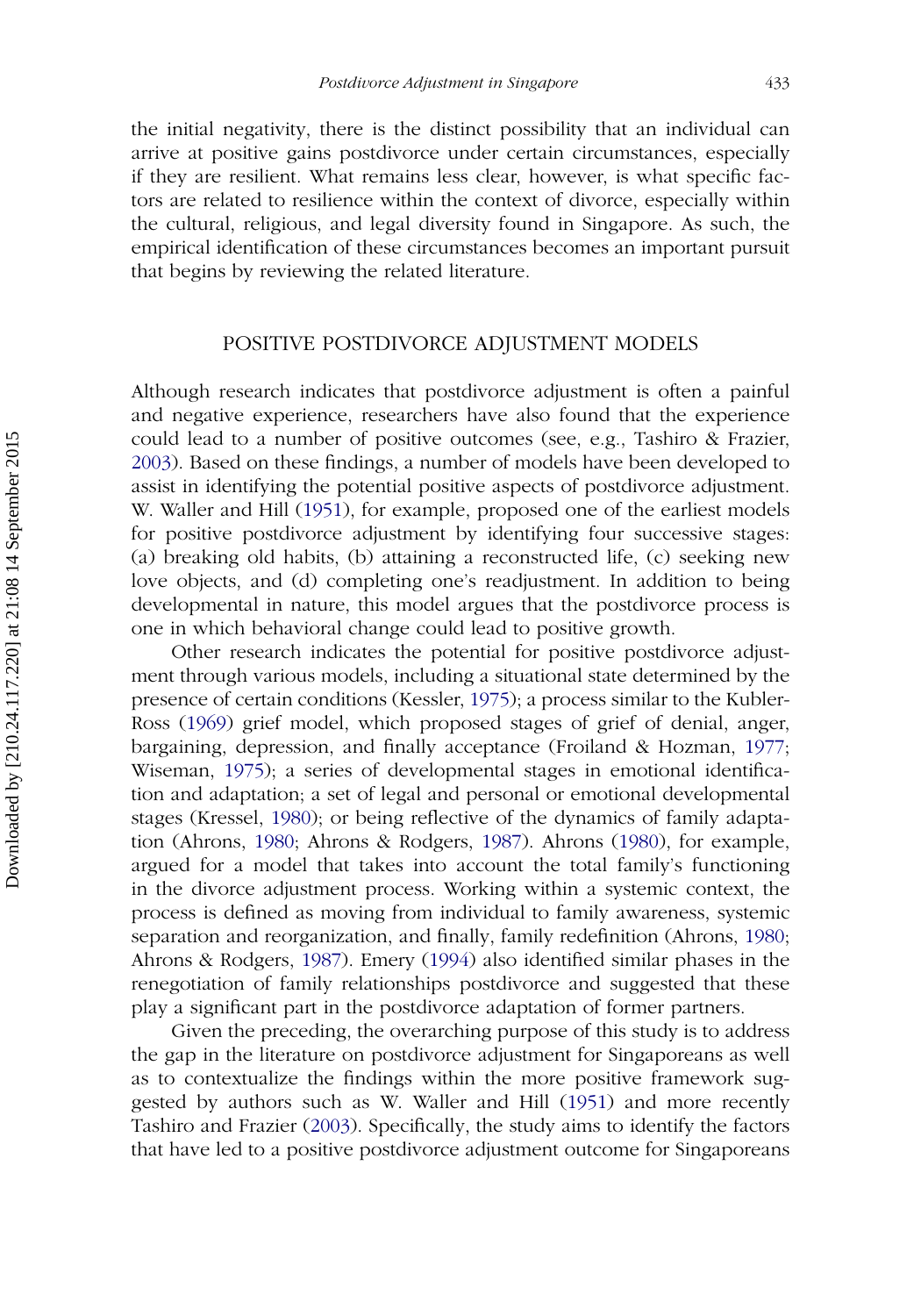who have recently dissolved their relationship. It is suggested that this process of identification might lead to future research regarding how these factors could be proactively employed to develop programs and other initiatives aimed at assisting with the positive adjustment of postdivorce individuals.

## METHOD

## Participants

The sample for this study was made up of 19 participants (14 women, 5 men) who had been granted a divorce in Singapore, and included both Muslim  $(n = 2)$  and non-Muslim divorcees  $(n = 17)$  under the Syariah law (Syariah) Court Singapore [1966\)](#page-20-13) and the Women's Charter [\(1961\)](#page-21-15), respectively (for a discussion on legal issues related to Muslims, see Maeder & Pfeifer, [2014\)](#page-19-11). A number of counseling professionals and counseling interns assisted in the recruitment of participants by identifying individuals who had been involved in a divorce and who would be willing to be interviewed about their experiences. Once identified, individuals were informed about the purpose of the study and asked whether they would agree to participate in a semistructured interview. It is important to note that the study sample is representative of the multiethnic and multireligious composition of Singapore, as it included participants from the three major cultural backgrounds (i.e., Chinese, Malay, and Indian) as well as the four major religions (i.e., Islam, Buddhism, Christianity, and Hinduism). In addition, the cultural composition of the sample approximated the percentage breakdown of the general population. Specifically the sample included 2 Malays and 4 Indians, with these two groups making up almost a third (32%) of the sample, and the 13 Chinese participants made up the remaining two thirds (68%) of the sample. The sample also included interethnic marriages ( $n = 3$ ) and both amicable ( $n = 2$ ) and acrimonious divorces  $(n = 17)$ .

## Procedure

A semistructured interview design was employed to gather information from the sample based on the findings of a number of previous studies examining postdivorce adjustment. McLeod [\(2003\)](#page-20-14), for example, suggested that using face-to-face interviews could generate sensitive qualitative data that would add richness and complexity to the participants' personal experiences. In addition, M. A. Waller [\(2001\)](#page-21-16) argued that such a narrative approach allows for the exploration of subjective experience of divorcees and might "reveal protective factors not apparent even to participantobserver researchers" (p. 290). Finally, Braud and Anderson [\(1998\)](#page-17-5) suggested that a qualitative methodology allows for the honoring and verification of participant experience.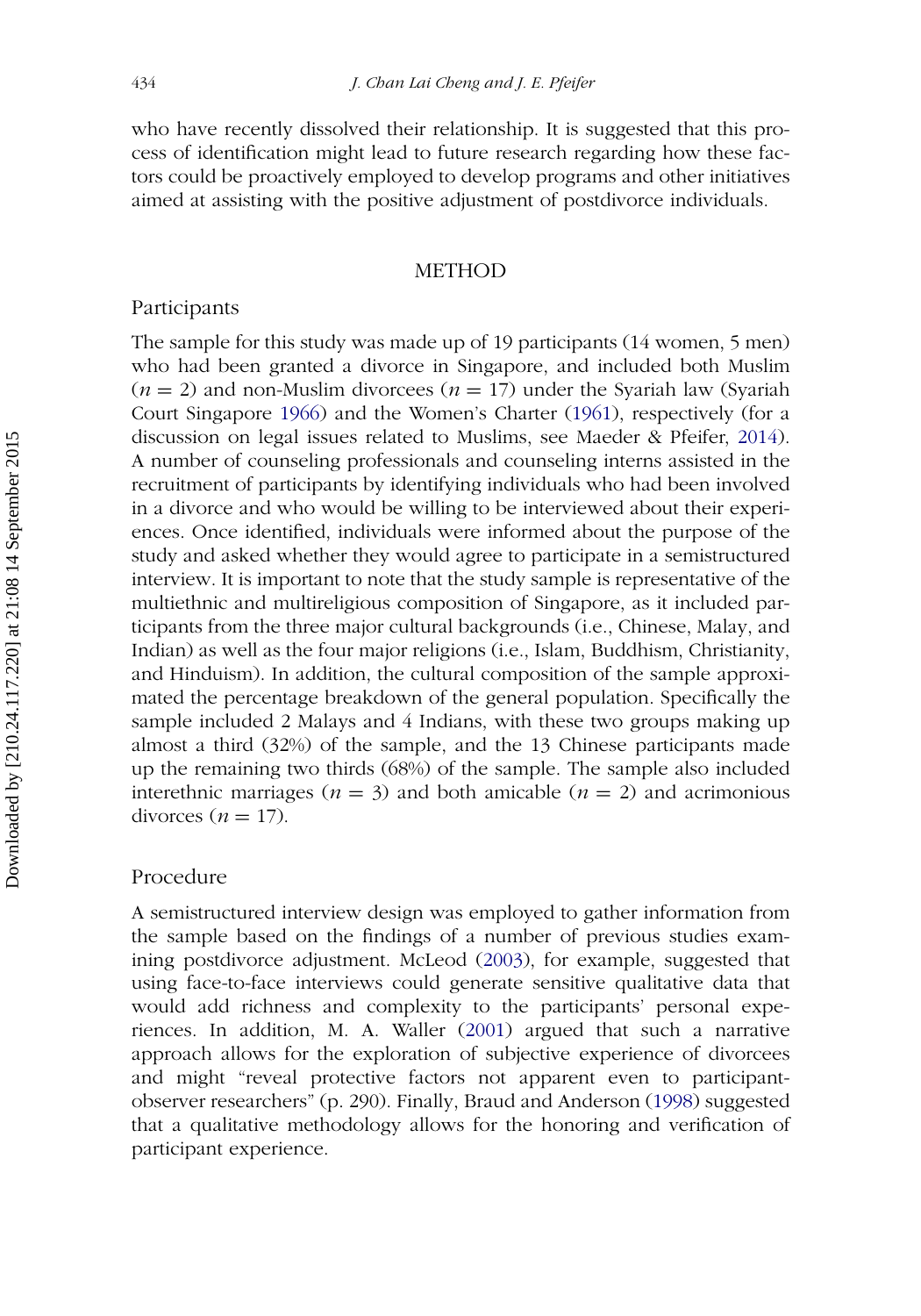Given the preceding, as well as the complexity and sensitive nature of the divorce experience, the semistructured interview design provided the most suitable platform to assist with the identification of factors related to a positive postdivorce experience as well as ensuring that the research experience was a positive one for participants discussing a sensitive and important issue. To achieve this, interviews focused on allowing participants to provide a narrative regarding their postdivorce experience within a framework that asked them to include their perception of factors that they believed were related to any subsequent positive impact they experienced.

## RESULTS AND DISCUSSION

As stated earlier, prior to this research the only study covering postdivorce adjustment in Singapore was conducted by the Ministry of Social Affairs [\(1979\)](#page-20-6). The study relied in part on data obtained from the High Court where divorce cases were filed. In the thirty years since this study, however, the social and economic scene in Singapore has undergone tremendous change and, as such, it was important to reinvestigate many of the findings from the initial study as well as to identify trends.

As demonstrated by the following results, an analysis of participant responses resulted in a number of factors emerging as crucial contributors to a positive postdivorce adjustment process. In addition, both internal and external factors were identified as playing a part in the process. Internal factors such as having a positive outlook and practicing self-reflection indicated the importance of identifying specific factors that might be related to resilience within a divorce context. External factors such as actively seeking assistance from friends and family as well as seeking professional assistance or joining social support networks provide additional insight into how participants not only managed to cope with divorce, but to also grow as a result of the experience.

## Factors Contributing to Positive Adjustment

Analysis of participant responses culled from the semistructured interviews resulted in the identification of 15 factors that appeared to contribute to the positive adjustment of Singaporean divorcees, including five demographic factors, four relationship factors, two attitudinal factors, and four support network factors. It should be noted that many of the 15 factors identified in this study share a number of similarities with the 17 strength responses identified by Veevers [\(1991\)](#page-21-5) as well as other researchers (e.g., Caldwell, Bloom, & Hodges, [1983;](#page-18-14) Chiriboga, Roberts, & Stein, [1978;](#page-18-15) Cohen & Savaya, [2003\)](#page-18-16).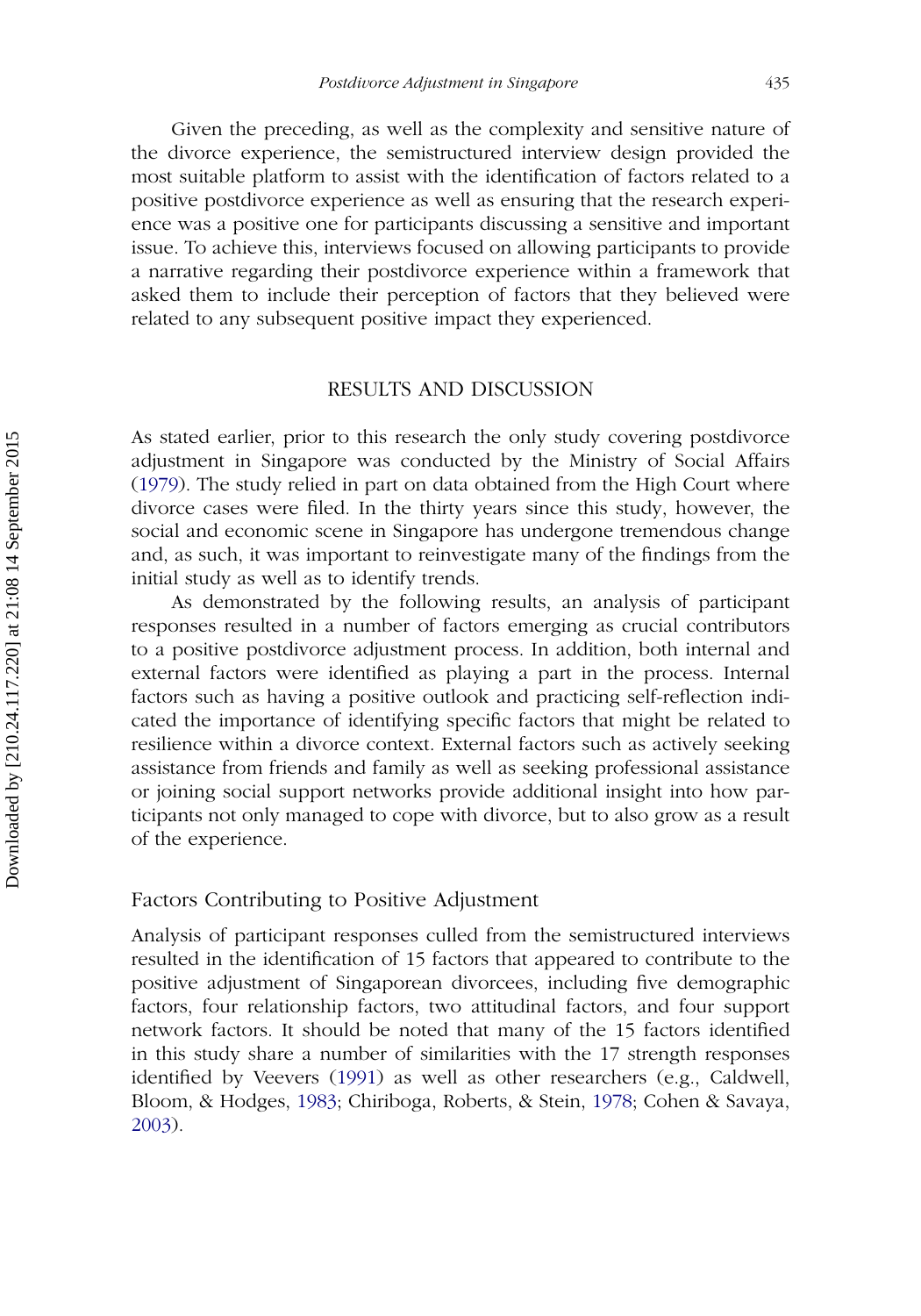#### DEMOGRAPHIC FACTORS

Review of participant responses indicates that there are a number of demographic factors related to a positive postdivorce adjustment. Included among these factors are age, duration of marriage, having access to adequate income and material resources, having a tertiary education, and holding nontraditional gender role beliefs.

*Age.* As with previous research on postdivorce adjustment (e.g., Chiriboga, [1982\)](#page-18-6), age was identified as a significant factor for participants in this study as well. Like previous studies, younger individuals in this sample were more likely to report a positive postdivorce experience than older individuals. Specifically, over half of the participants interviewed who reported that they were well adjusted at the age of divorce were under 36 years of age. According to the information provided during the interviews, it would appear that younger divorcees have more opportunities and time to forge new relationships and focus on their careers. In addition, they appeared to display more flexibility and versatility in accommodating changes in their lives.

*Length of marriage.* As with previous research, having a shorter marriage was also identified by participants as an important factor related to positive postdivorce adjustment (e.g., Goode, [1956;](#page-18-17) Kurdek & Blisk, [1983\)](#page-19-12). For participants in this study, marriages fewer than 10 years in duration were more common among male than female participants in the well-adjusted groups. In addition, interviews indicated that shorter marriages tended to be perceived as less habituated. Specifically, these participants suggested that they felt they had not really fallen into any type of predictable routine with their partners and, as such, had an easier time adapting to their lifestyle postdivorce. Participants also indicated that because their marriage had not reached a mature stage, they felt less emotionally and physically dependent on their ex-partner.

*Access to income and resources.* Having access to adequate income and material resources was another positive factor in post-divorce adjustment identified by participants, especially female participants. Wang and Amato [\(2000\)](#page-21-17) and others (e.g., Cohen & Savaya, [2003\)](#page-18-16) suggested that women usually suffer more financially after divorce, especially if they adopt a stay-athome lifestyle during their marriage to look after children. According to the work of Sayer and Bianchi [\(2000\)](#page-20-15), perceived access to income and resources plays a direct role in the decisions of some women contemplating divorce. Interestingly, this finding appears to apply more to Western societies with high labor costs where it might be necessary for many women to stop working to look after their children, as they are not able to secure external child care. In Singapore, however, many women continue to work after marriage and even after children arrive. For example, in the 1995 Survey on Women Returning to Work, it was reported that almost all women surveyed planned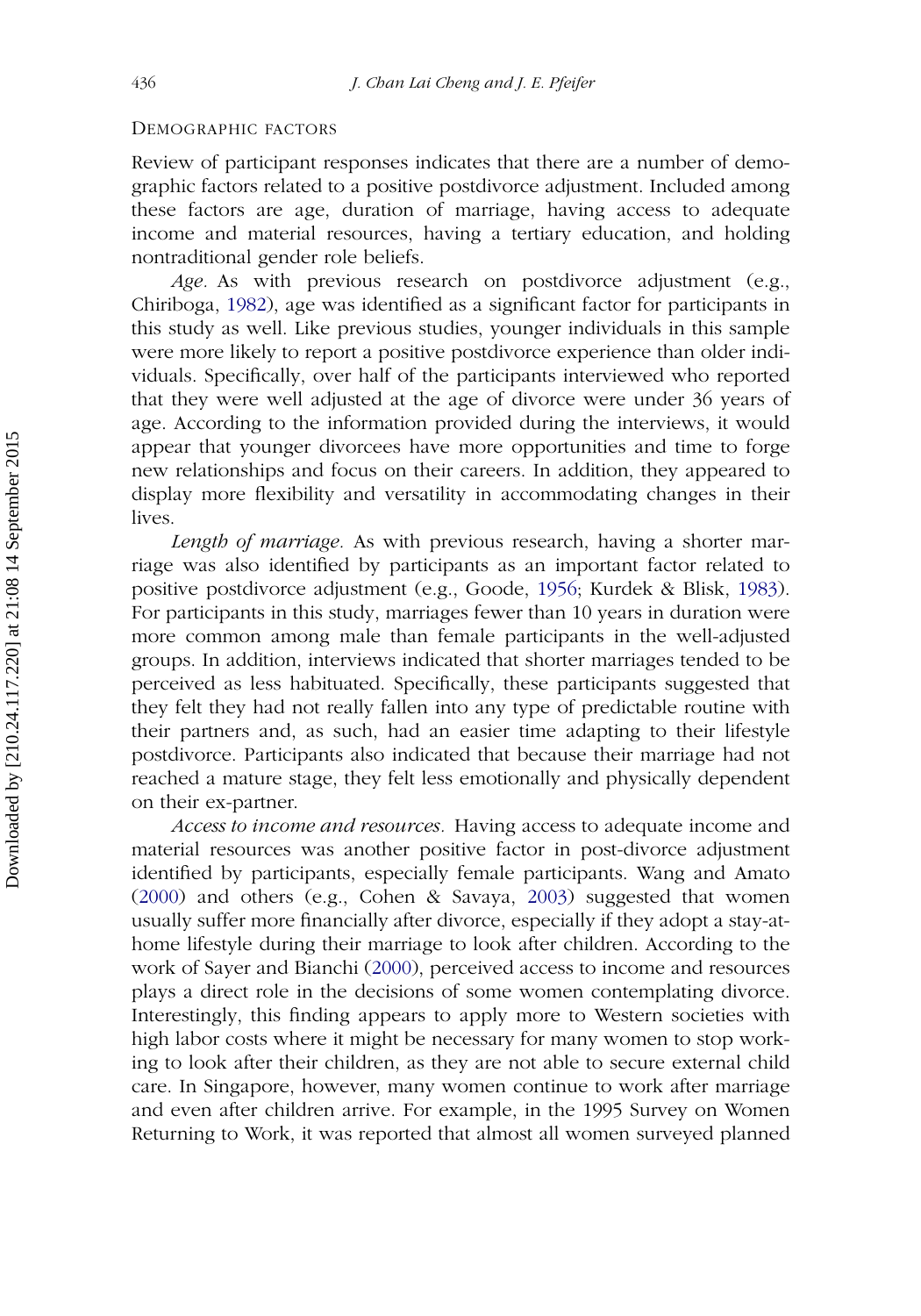to rejoin the workforce after their maternity leave (Ministry of Labour, [1995\)](#page-20-16). Since then, labor regulations have been eased to include flexible working hours and the building of more crèches (i.e., day care facilities), allowing more women to rejoin the workforce after maternity leave. Interestingly, more male than female participants emphasized the importance of this factor for their postdivorce adjustment. Given this situation, it is perhaps not surprising that the women in this study appeared to indicate less concern with access to income and resources as a divorce-related stressor than samples from the United States.

*Education.* Having a tertiary education also appeared to be beneficial to adjustment postdivorce. Specifically, the majority of participants in this study with a tertiary education identified themselves as having experienced a positive postdivorce adjustment when compared to those with secondary education or less. Participants indicated that having a tertiary education allowed them to feel better placed to not only survive, but to thrive in their postdivorce roles. References to a number of specific positive aspects were made, including a belief in one's independence, confidence in one's ability, and increased levels of strength and self-determination.

*Gender roles.* Holding nontraditional gender roles in which both males and females are able to interchangeably adopt stereotypic practices also appears to contribute to positive adjustment according to participants. According to those interviewed, this factor allowed both partners to be more flexible and less dependent on the assigned rigid roles, as discussed in the findings of Bloom and Clement [\(1984\)](#page-17-6). Both male and female participants suggested that more liberal attitudes toward gender roles assisted them in effectively taking on their ex-spouses' responsibilities without discomfort or shame, especially with regard to childrearing responsibilities. Specifically, it was suggested that flexibility in assuming dual gender roles provided them with a higher level confidence with regard to being a single parent.

#### RELATIONSHIP FACTORS

As with the demographic factors already identified, a number of relationship factors were also found to directly affect the positive emotional, psychological, and physical adjustment to divorce, including the degree of marital distress, perceived level of attachment, the type of relationship they have with their ex-spouse, and level of involvement in initiating the divorce.

*Degree of perceived marital distress.* Level of perceived marital distress had a clear influence on positive adjustment according to the responses provided by participants. Perhaps not surprisingly, participants who reported high levels of marital distress were more likely to report higher levels of psychological and emotional adjustment postdivorce. Interestingly, of the seven participants who indicated that they had been in abusive marriages, six reported that they were now "very well adjusted." Retrospective reports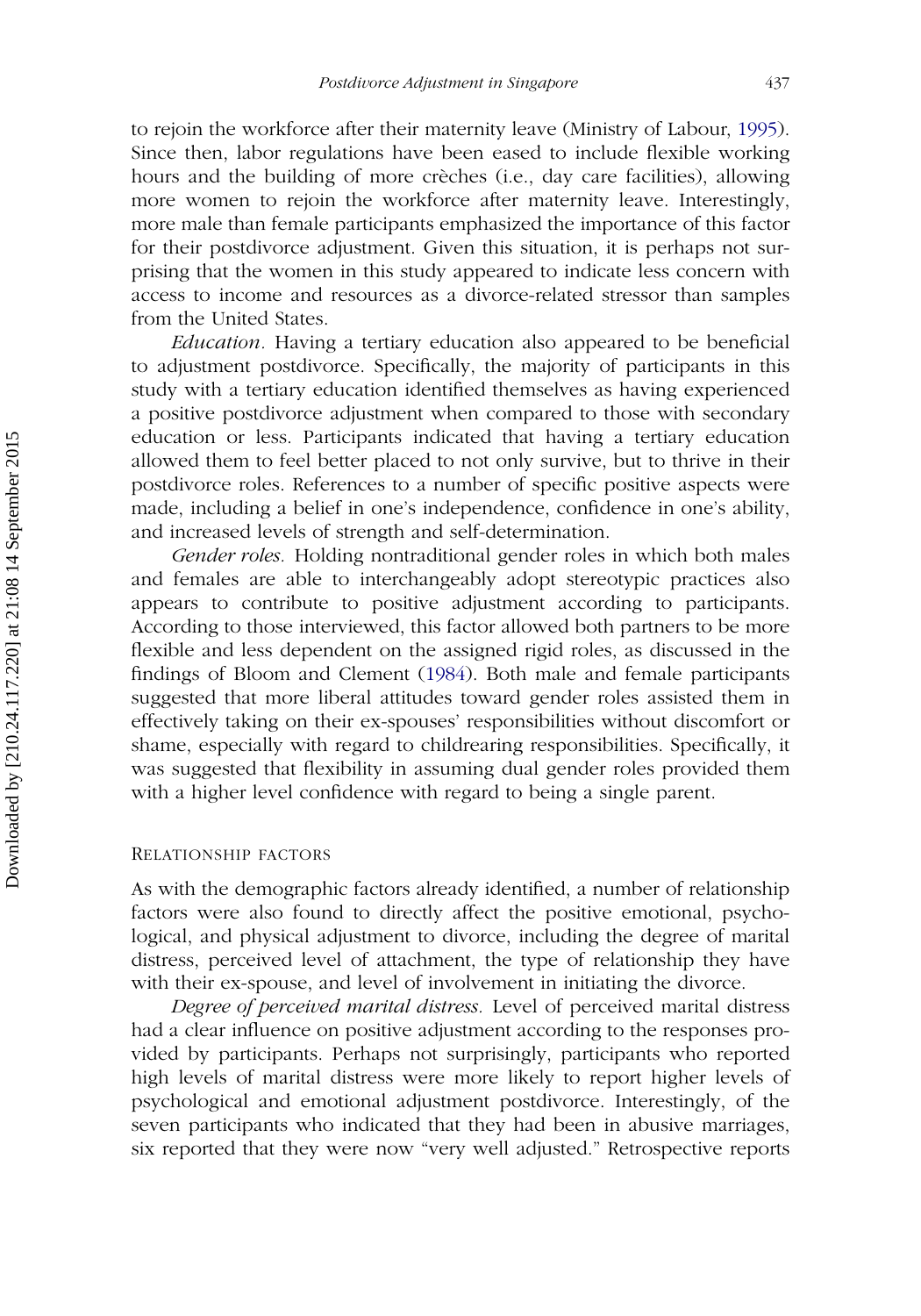by these participants indicated that marital turmoil and subjective distress constituted significant stressors in their marriages. They recalled the immense pain of their long marital problems and the attendant defensive actions, and added that when the divorce process was over they experienced immediate positive changes in their health and psychological status. Not surprisingly, the relationship between a high level of predivorce distress and the reassuring feeling of relief postdivorce was overwhelmingly obious for most participants.

*Perceived level of attachment.* According to participants, having a lower level of attachment to their partner was another factor that culminated in a more positive postdivorce experience. It appeared that when there was only a low level of perceived attachment to their spouse, the emotional bonding was weaker and the marital dissolution was easier and more comfortable without much rancor or distress. As a result, divorcees with a lower level of attachment were less likely to harbor anger, love, or hate for their exspouses and were less likely to have to go through complex grief issues, thus making their adjustment easier. In such cases, the divorce was often perceived as simply breaking the legal bond between spouses. In contrast, the two women in this study who reported a strong attachment to their exspouse also indicated that this bond made it very hard for them to adjust even after several years of divorce.

*Relationship with ex-spouse.* Having a positive relationship with one's ex-spouse also contributed to the positive adjustment within this sample. According to participants, the positive relationship meant that there was emotional closure and willingness on both sides to work on the divorce and adjust to a different postdivorce relationship. Some participants had established amicable arrangements with their ex-spouse that permitted agreeable visitations and joint responsibility for their children, resulting in less stress for both parties. As it is more likely in Singapore for women to be granted child custody under the Women's Charter [\(1961\)](#page-21-15), it appears that female participants appreciated the advantages of maintaining cordial relationships with their ex-husbands as it would be less stressful for all concerned. Such cordial relationships would help to prevent prolonged legal custody contests that might otherwise involve great financial and emotional costs. According to participant responses, a positive relationship with an ex-spouse would also have the added benefit of encouraging joint decisions concerning their children's welfare. In summary, the nature and quality of the relationship that a divorcee has with the ex-spouse pre- and postdivorce seems to have some influence on the divorcee's level of adjustment. Indeed, it appears that a low level of attachment and a positive working relationship with the ex-spouse, especially where children are involved, contributes to positive adjustment.

*Involvement in initiating the divorce.* Being the initiator of a divorce also emerged as a significant factor in the level of positive postdivorce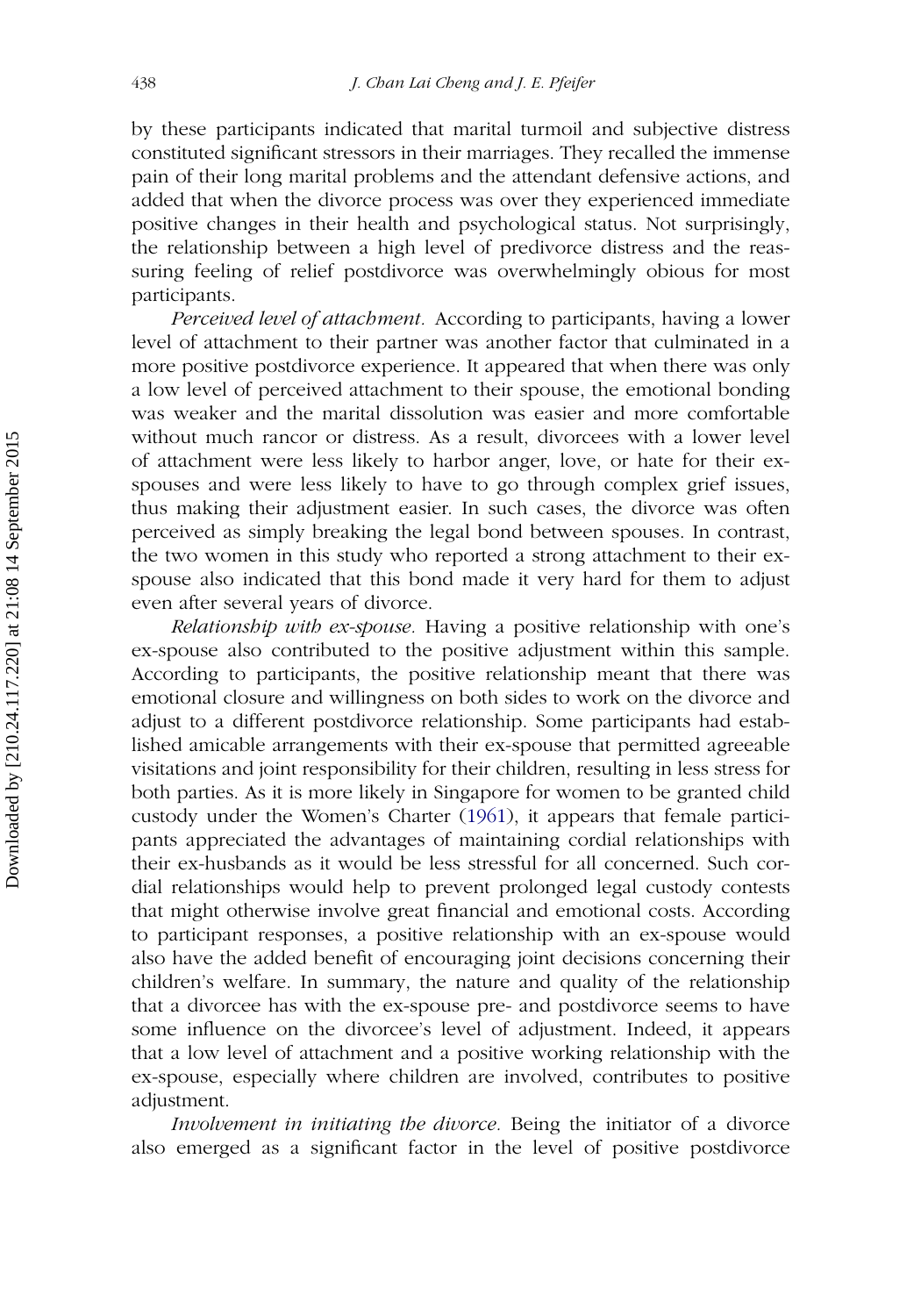adjustment for participants. Twelve of the 19 participants in this sample had initiated their divorce, and their interviews suggested that all 12 had a psychological advantage over their spouses and felt vindicated when their divorce petition was granted. To a certain extent, initiating the divorce appeared to have given the participants a measure of control over the situation, which in turn gave them strength and time to process the loss and the pain of divorce. For example, one woman, on the advice of her children, left her husband to prepare for her divorce and when it was finally granted felt no distress at all. Noninitiators who played a more passive role and had the decision made for them continued to struggle to come to terms with the divorce despite having been divorced for many years. Perhaps, as suggested by Gray and Silver [\(1990\)](#page-19-13) and others, they felt victimized in a life change that they either did not want or were unsure they wanted and felt they had little or no control over this change.

#### ATTITUDE TOWARD DIVORCE

It could be argued that an individual's attitude towards divorce is influenced by his or her values, beliefs, family, society, culture, and conceptualization of marriage (Riggio & Weiser, [2008\)](#page-20-17). It has been suggested that this attitude is central to the divorcee's adjustment because it can affect inclinations, thinking and feelings, prejudice, fears and convictions about divorce, and adjustment (see, e.g., Lamela & Figueiredo, [2011\)](#page-19-14). Two specific attitudinal factors that emerged from an analysis of participant responses revolved around the extent to which one views divorce as a normal event, and the perception of personal strength one holds.

*Perception of the divorce.* Based on responses, it appears that viewing divorce as a normal event and not a personal failure assisted participants in the adjustment process. This finding is not surprising given the work of Wang and Amato [\(2000\)](#page-21-17), who reported that adjustment was associated positively with having favorable attitudes toward marital dissolution. This study appears to confirm the findings of Wang and Amato, with nine of the participants indicating that having a positive outlook contributed to their adjustment. Even with the participants who adjusted well, the varying attitudes on divorce (ranging from associating divorce with moral failure due to religion, family upbringing, and prevailing social mores to having a cavalier acceptance of divorce) meant that the degree of adjustment was not uniform. Ultimately, it appears that how one perceives divorce depends on one's view of the marriage. According to respondents, such an attitude is influenced by one's family values, the legal system, religious beliefs, and societal acceptance of divorce as normal. Participant responses indicate a belief that being married or divorced is an important label for a person's social identity; hence, whether divorce is perceived as a de facto failure rests very much on the level of stigma attached to it.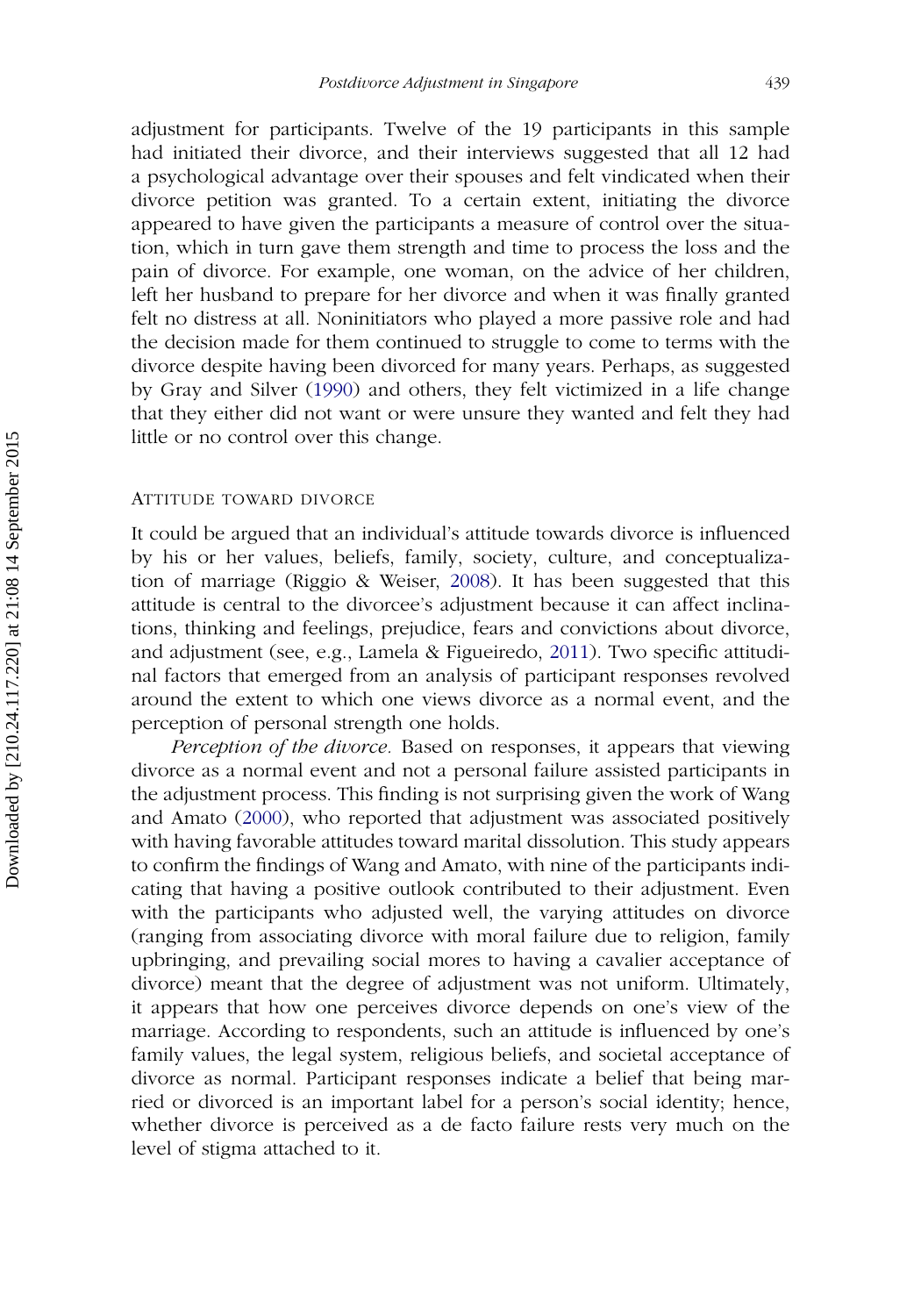*Perceptions of personal strength.* Participants indicated that a belief that one has a high level of personal strength is also an important postdivorce factor. This finding appears to align with the work of Dreman [\(1999\)](#page-18-18), who found that an individual's attitude toward divorce is influenced by personal variables such as temperament and perceptions of how others might view you. Analysis of responses in this study clearly indicated that respondents were very aware of how the perceived attitudes of others affected their decision making and behaviors. One female participant, for example, remained in a state of despair for many years because she could not open herself to her family, people at work, or to the community for support due to the attitudes she believed they held toward divorce. She had always been physically and emotionally dependent on her husband; once this support was removed, her postdivorce adjustment was affected negatively.

#### SUPPORT NETWORKS IN DIVORCE

Support networks play an important role in the level of postdivorce adjustment and can lead to increased levels of positive growth following the dissolution of a marriage (McDermott, Fowler, & Christakis, [2013\)](#page-20-18). In this study the presence of this support was found to assist divorcees in adjusting to the psychological distress after divorce. Specific support networks identified include perceived level of social support, presence of children, engagement in meaningful activities, and seeking professional help.

*Perceived level of social support.* Having a social support network was a recurrent theme and the most frequently cited factor influencing positive adjustment observed in the study. Social support from friends, families, and religious communities was a major theme for 14 of the 19 participants. Interestingly, the support cited most often by female divorcees in the sample appeared to be primarily practical and emotional in nature, usually in the form of help and advice in managing children and the household, as well as having someone to empathize with. Male participants, in contrast, tended to report that they had fewer social support networks and that these networks tended to be more friendly in nature rather than emotional and empathetic.

*Presence of children.* The presence of children was another factor identified by participants in the study as an important factor for postdivorce adjustment. For these participants their children were the focal point of their lives, and others saw children as a source of strength and hope for tomorrow. This positive outlook might have come about because there was less discord over parenting styles, child custody, and support. According to respondents, children provided both psychological and emotional comfort to the divorcees and, for some, a source of physical assistance. More important, although these divorcees might have lost their spousal role, they managed to retain their parental role and they reported that this helped to give their lives purpose.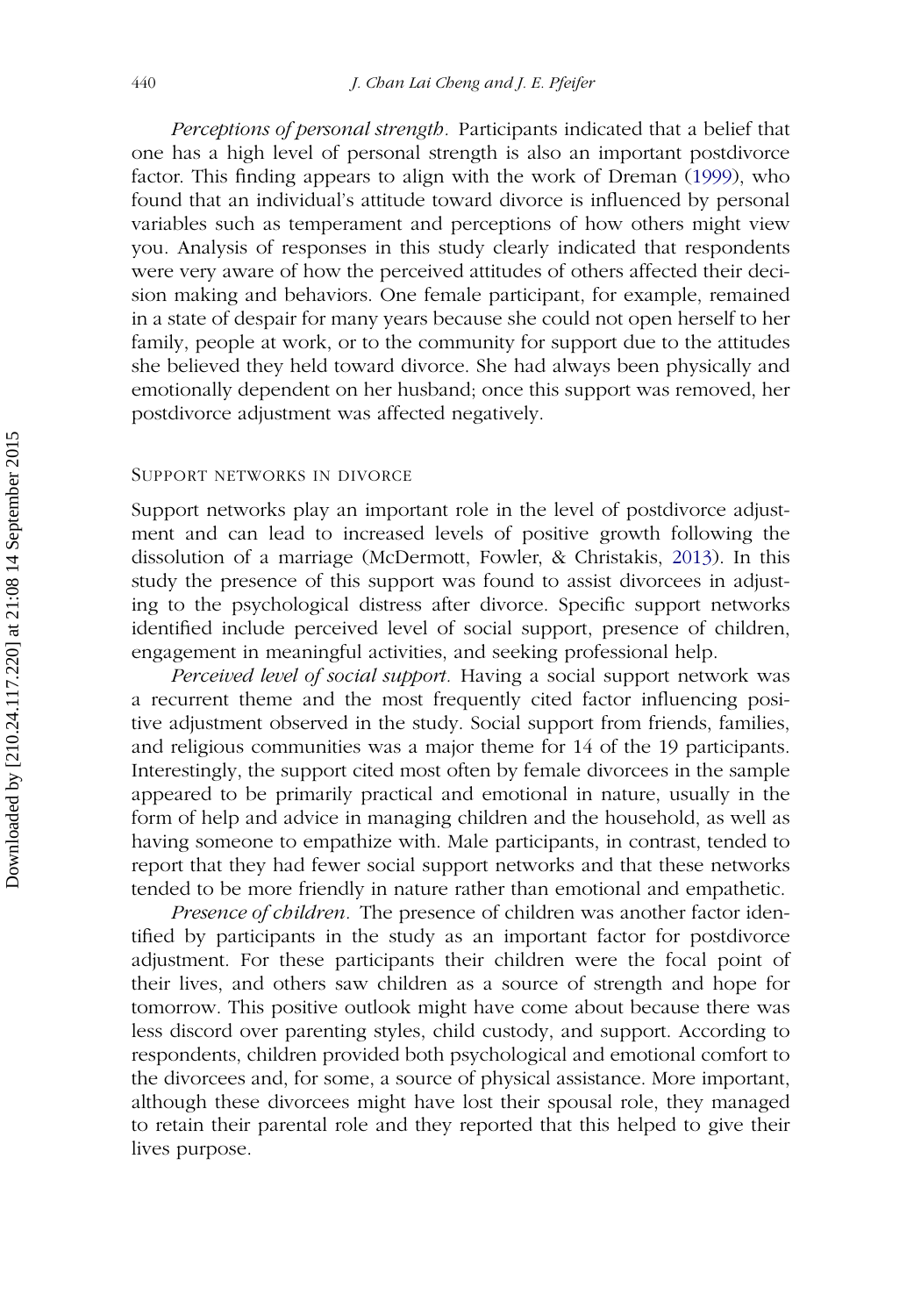*Engagement in meaningful activities.* Engaging in meaningful activities helped fill the divorcees' leisure time and provided them with another way of coping and gaining support with the postdivorce experience. In terms of engaging in meaningful activities, participants strongly recommended seeking employment, particularly for those who have never worked and those who have stopped work after getting married. They saw this as potentially pivotal in providing a new life pattern that could decidedly facilitate postdivorce growth.

*Seeking professional help.* Seeking professional help from counselors, psychiatrists, lawyers, doctors, and court mediators was cited frequently in the study as contributing to positive adjustment. Although participants believed that seeking professional help was particularly useful, many did not approach counselors for help themselves after the divorce. This situation is perhaps related to the fact that seeking psychiatric help and other forms of counseling is still not widely accepted in Singapore and seems to carry with it a stigma, especially for men. Indeed, even female participants expressed deep concern and fear over others discovering that they were undergoing counseling. The pertinent question then to ask is this: What holds men and women back from a process that has the potential to provide support and emotional adjustment? Krehbiel [\(2009\)](#page-19-15) explained that many men have an underlying belief that runs counter to the notion of pursuing personal counseling. He postulated that it could be a cultural predisposition that mitigates against the vulnerability necessary for seeking therapy.

## Themes Identified as Contributing to Positive Postdivorce Adjustment

An analysis of the preceding information provided by participants was also performed according to the six-phase thematic framework developed by Braun and Clarke [\(2006\)](#page-17-7) to identify the main thematic components that might be related to positive postdivorce adjustment in Singapore. This framework was deemed to be the most useful for assessing participant responses due to the fact that it is adaptable to a variety of contexts as well as providing a flexible, yet formulaic, approach for identifying narrative themes. As per the overarching purpose of this study, the framework was employed to specifically cull and identify themes related to positive postdivorce adjustment.

Based on the interviews, six themes were identified as contributing to positive postdivorce adjustment. These themes reflected a set of beliefs, attitudes, and feelings held by participants with regard to what they believed contributed to a positive experience subsequent to the dissolution of their relationship. The six themes are described in detail next, including brief verbatim excerpts of participants' personal narratives to provide personal context as well as to exemplify the richness of the data collected. Although six themes were identified, it is important to note that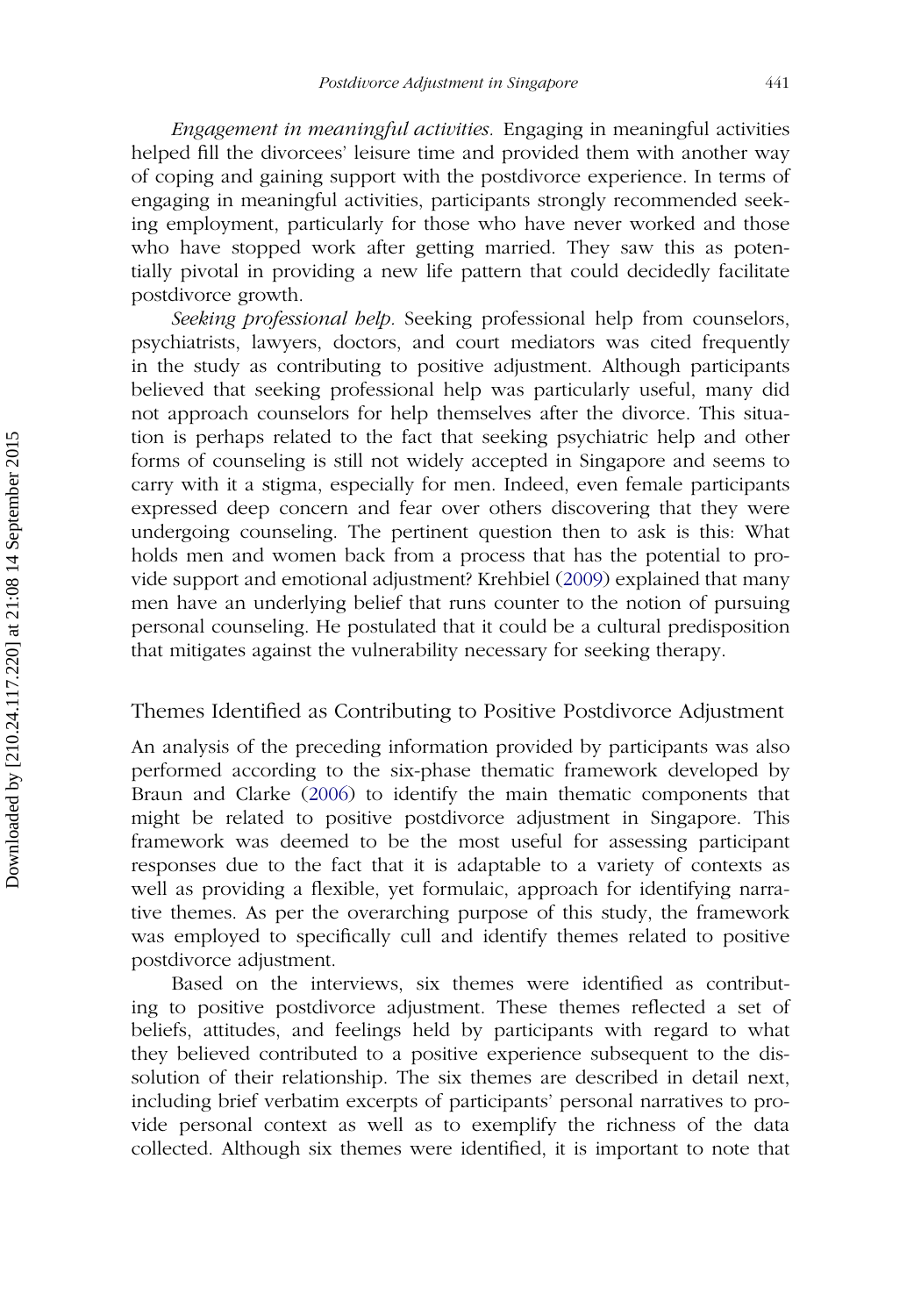three (i.e., having a positive outlook, practicing self-reflection, and preoccupation with child-raising) were derived from female participant's narratives alone.

## THEME 1: HAVING A POSITIVE OUTLOOK

Perhaps least surprising is the finding that participants identified a positive outlook as one of the most significant contributors toward the possibility of achieving any type of positive postdivorce growth. What is surprising, however, is that this theme was only identified by women in the sample and not by men. Specifically, female participants indicated that they perceived the divorce as being a learning experience. By focusing on the positive gains after divorce (e.g., freedom, absence of conflicts, ability to start anew, and rediscovery of self), female participants suggested that they were better able to move on. Based on the narratives provided, it appears that the female participants who reported the highest levels of postdivorce positive adjustment were also those who demonstrated a high level of determination, strength to set their own agendas, and ability to take charge of their lives. For example, one female participant aged 36 said:

Personally, I feel that divorce is a very unfortunate thing, but there are positive outcomes and it really depends on how you manage it. You can feel afraid and lonely and you won't know what's going to happen, but at the same time you find that you are independent and you can still have better relationship with friends so it's how you really manage and it how you look at it positively.

## THEME 2: PRACTICING SELF-REFLECTION

Self-reflection helped participants come to terms with the breakdown of their marriage. They turned to self-help books to have a better grasp of the issues in their marriage, and this enabled them to come to terms with the divorce, and with understanding came acceptance and empathy, leading to a less painful adjustment. Another participant started reflecting on herself and her marriage while attending a support group program at church. Through the process, she was able to better understand and accept how her marriage had broken down. One of the female participants aged 44 said:

I was able to reflect on the marriage, what went wrong, how it went wrong. I was able to accept my part in the failure in the marriage. But more importantly, I was able to confront myself. And how my childhood made me who I was in the marriage, and what I did wrong and how it contributed to the death of the marriage.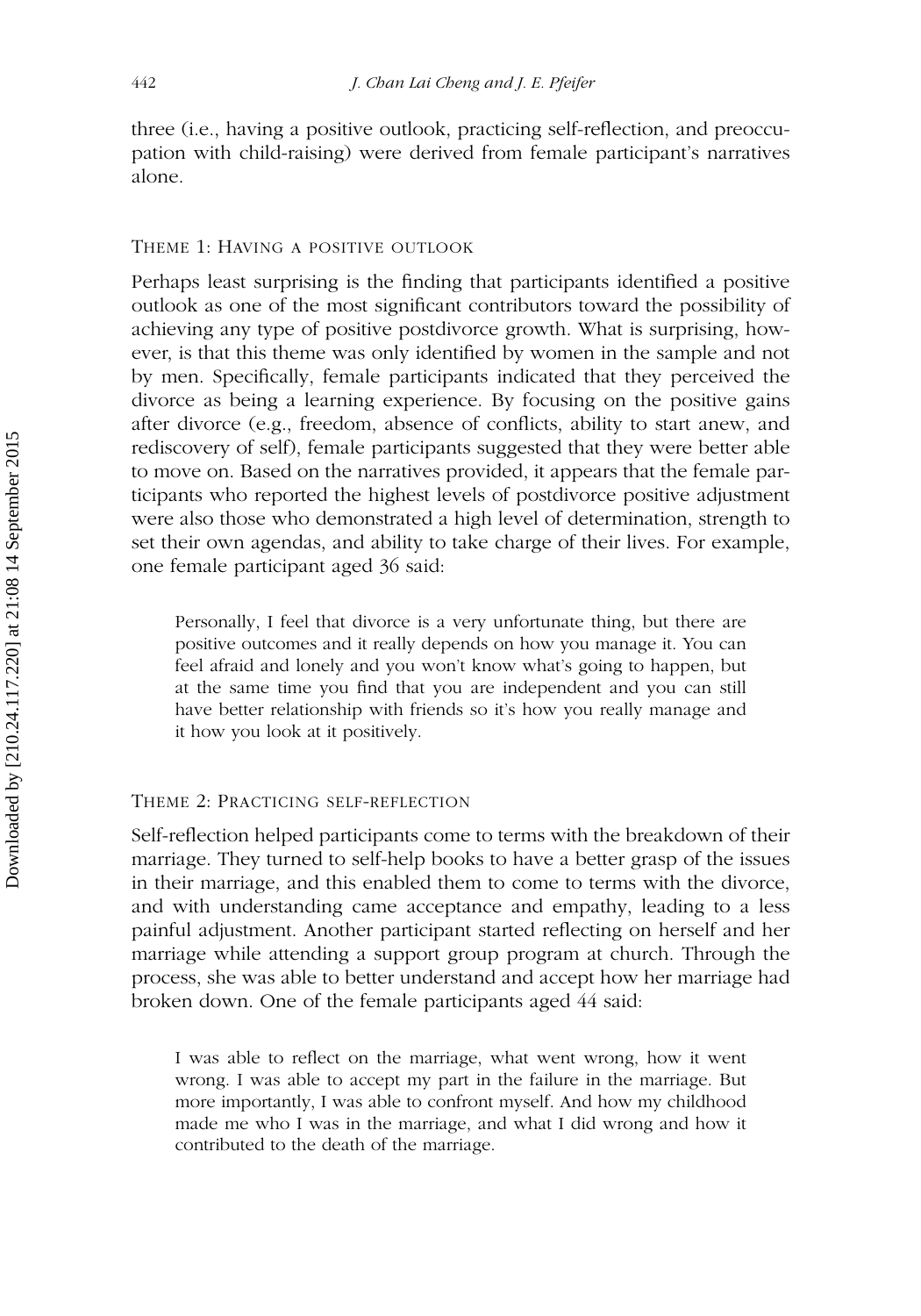## THEME 3: SOURCES OF SOCIAL SUPPORT

This theme addressed various forms of social support, which was the most widely mentioned factor in positive adjustment after divorce, cited by 14 out of the 19 participants. Under this main theme, there were seven subthemes: support from own family, support from friends, religious and spiritual support, support from employer, support from domestic helper, support from professional services, and support group for divorcees. Conversely, the lack of it was cited by five participants as a reason for their negative adjustment after divorce.

Family support was a factor cited by three participants as contributing to their adjustment. One woman was grateful that her family was there for her. They were not moralizing but gave her objective advice and unconditional support. For another young female divorcee aged 30, emotional support from her family came in the form of letting her know that they loved her no matter what her decision was for the future. This strong and nonjudgmental assurance gave her great comfort and solace. She said:

My family gave me very good emotional support so that really help. I knew that through times like this no matter what I did; what decision I made they did not judge me and they still love me for who I am. They don't care whether I am divorced.

Support from adult children helped two participants, both females, in their positive adjustment. One woman aged 71 confirmed how her children supported her during the divorce. She commented:

My son and daughter *...* they support me. *...* My daughter didn't like what her father was doing to me. She felt that I should have divorced him earlier. My son kept asking me, "Why don't you divorce him?" He said that such father is useless.

## THEME 4: ENGAGING IN MEANINGFUL ACTIVITIES

Filling leisure time with meaningful activities was yet another way some participants coped with divorce and life changes. Participants across all groups found engagement in meaningful activities a contributory factor in their positive adjustment. These activities occurred in various organized settings such as line-dancing groups, religious activities, or attending courses. Such activities, according to Kitson [\(1992\)](#page-19-16), could lead to the possibility of meeting new friends, which might further help in adjustment. Other activities that were found to be both meaningful and helpful included caring for children.

One female participant aged 32 believed that yet another way of coping with loneliness and life changes was to fill her leisure time with activities,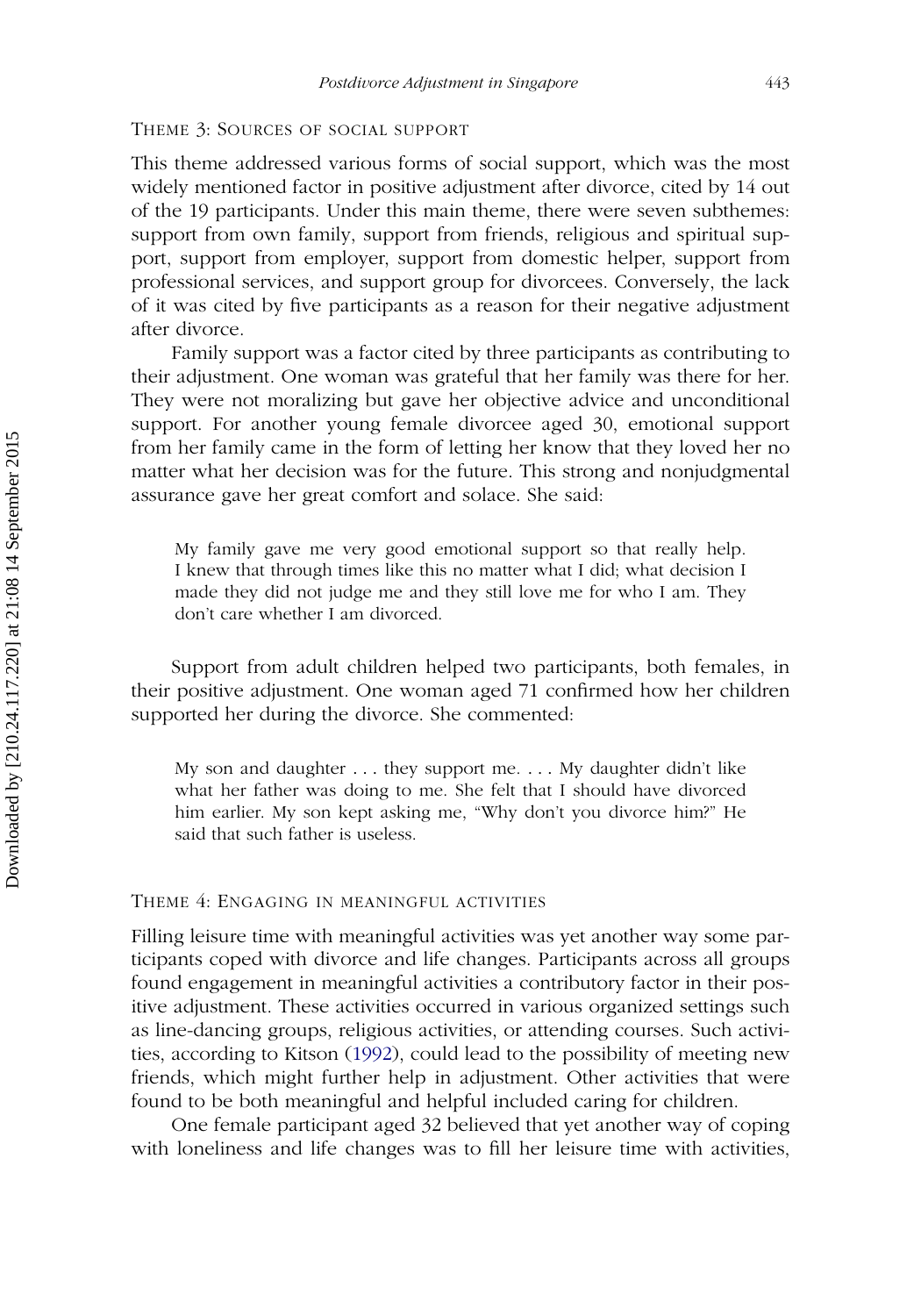both structured and unstructured. She explained how the hobbies and leisure activities kept her from dwelling on her divorce.

But I was not going to sit and mope anyway. I would join yoga classes, read, listen to music, sew and do some research for the course that I have signed up for.

For three participants, all women, it was a combination of different activities that kept them occupied. One of them, aged 62, shared:

So I looked after my grandchildren, volunteer work, help friend, visit the old aged home, there are many things to do.

#### THEME 5: FOCUSING ON CAREER

Ten participants shared that, following their divorce, they began focusing their energy on their careers. Some worked very hard to divert their attention away from the divorce, whereas others found working a meaningful activity rather than a distraction. To them, work gave them a certain structure, and this helped heal the postdivorce wounds. Although work is traditionally the main focus of men, this study revealed that 6 of the 10 participants who cited work as a distraction from their divorce were women. Perhaps this is because men might not necessarily view devoting more energy into work as a coping strategy but rather as a part of their normal routine. In contrast, women who have to juggle home and work demands during marriage would likely sense a difference if they begin to focus more on their careers after their marriage ends.

One participant aged 32 said she worked very hard to divert her attention away from the divorce, and confessed that she literally drowned herself in work. Another found working a meaningful activity rather than a distraction. She described how it gave her life a certain structure, and how pouring her energies into her work helped heal her postdivorce wounds.

But I think having a job would help a lot. Your time is structured from morning to evening. Your mind is occupied and it doesn't float all over the place, you can focus on your task at work. That's important.

## THEME 6: FOCUS ON CHILDREARING

Other than devoting time to work, spending time with children was mentioned by some female participants as a meaningful activity they occupied themselves with after their divorce. They saw their children as a source of motivation and joy, keeping them busy and helping to take their minds off the pain of divorce.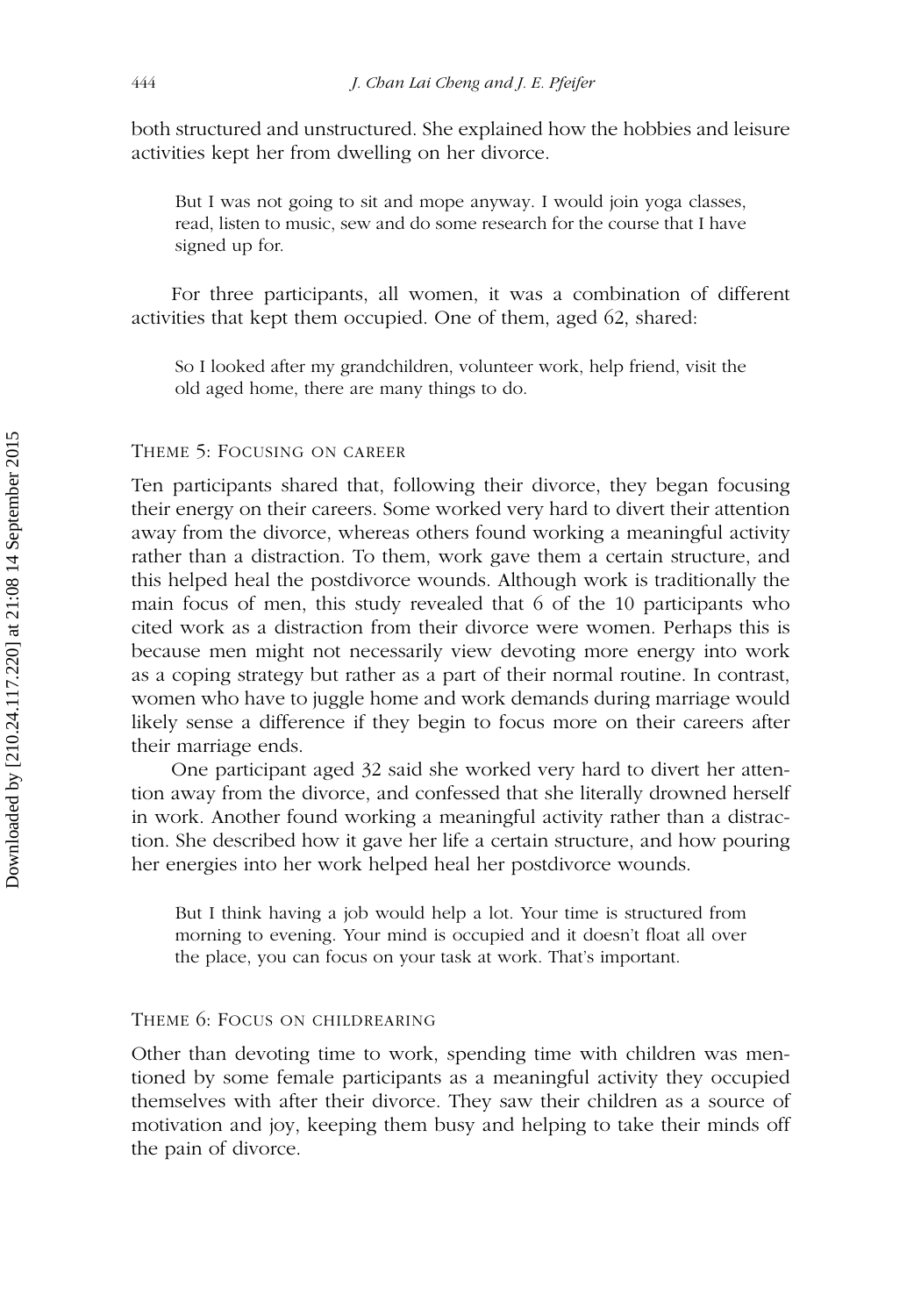Two participants were obviously very involved in the upbringing of their children. One of them revealed:

The boys had been keeping me so occupied; I think I have no time to think about the divorce I think my children give me a lot of joy, many things to look forward to especially watching them growing up. That is one thing that I focus on.

Taken as a whole, it is clear that the results of this study add to our knowledge of how Singaporeans experience and respond to the issues related to divorce. As can be seen by the contributions of participants in this study, although there are a number of factors that play a significant role in the postdivorce experience that mirror findings from samples in the United States, there are also other important factors that appear more related to the culture, milieu, and legal aspects of Singapore. In addition, this study provides important insights into the various factors and themes that appear to dictate the extent to which the dissolution of a marriage could eventuate into a strong and positive personal growth experience rather than a long-term negative experience. It is suggested that knowledge of these factors and themes might assist counselors and other mental health providers in helping men and women in Singapore to more positively respond to the challenges and strains that often accompany the dissolution of a marriage.

#### **REFERENCES**

- <span id="page-17-3"></span>Ahrons, C. R. (1980). Divorce: A crisis of family transition and change. *Family Relations*, *29*, 533–540.
- <span id="page-17-4"></span>Ahrons, C. R., & Rodgers, R. H. (1987). *Divorced families: A multi-disciplinary developmental view*. New York, NY: Norton.
- <span id="page-17-0"></span>Amato, P. R. (2000). The consequences of divorce for adults and children. *Journal of Marriage and Family*, *62*, 1269–1287. doi:10.1111*/*[j.1741-3737.2000.01269.x](http://dx.doi.org/10.1111\gdef yes{no}$/$\gdef \ {$/$}\gdef no{no}\gdef yes{yes}\gdef \ \gdef \ {\ }\gdef no{no}\gdef yes{yes}{$/$\gdef \ {$/$}\gdef no{no}\gdef yes{yes}}j.1741-3737.2000.01269.x)
- <span id="page-17-1"></span>Aseltine, R. H., & Kessler, R. C. (1993). Marital disruption and depression in a community sample. *Journal of Health and Social Behavior*, *34*, 237–251.
- <span id="page-17-6"></span>Bloom, B. L., & Clement, C. (1984). Marital sex role orientation and adjustment to separation and divorce. *Journal of Divorce*, *7*, 87–98. doi:10.1300*/* J279v07n03\_06
- <span id="page-17-2"></span>Booth, A., & Amato, P. (1991). Divorce and psychological stress. *Journal of Health and Social Behavior*, *32*, 396–407.
- <span id="page-17-5"></span>Braud, W., & Anderson, R. (Eds.). (1998). *Transpersonal research methods for the social sciences: Honoring human experience*. New York, NY: Sage.
- <span id="page-17-7"></span>Braun, V., & Clarke, V. (2006). Using thematic analysis in psychology. *Qualitative Research in Psychology*, *3*, 77–101. doi:10.1191*/*[1478088706qp063oa](http://dx.doi.org/10.1191\gdef yes{no}$/$\gdef \ {$/$}\gdef no{no}\gdef yes{yes}\gdef \ \gdef \ {\ }\gdef no{no}\gdef yes{yes}{$/$\gdef \ {$/$}\gdef no{no}\gdef yes{yes}}1478088706qp063oa)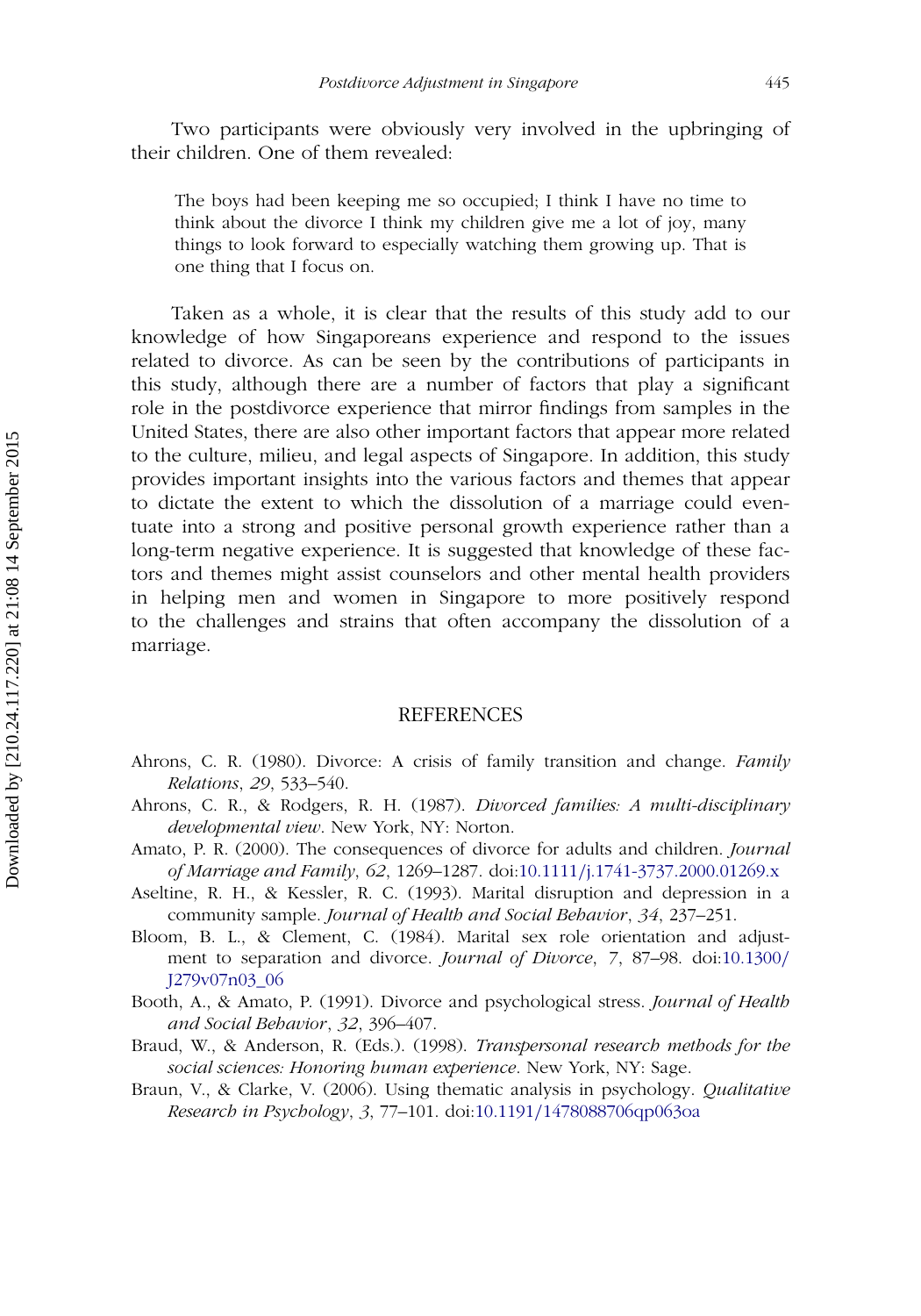- <span id="page-18-0"></span>Breivik, K., & Olweus, D. (2006). Adolescent's adjustment in four post-divorce family structures: Single mother, stepfather, joint physical custody and single father families. *Journal of Divorce & Remarriage*, *44*, 99–124. doi:10.1300*/* J087v44n03\_07
- <span id="page-18-1"></span>Brinkgreve, C. (2003). Changing childhood: A retrospective study of post-divorce family life in the Netherlands. *Netherlands Journal of Social Sciences*, *39*, 69–82.
- <span id="page-18-14"></span>Caldwell, R. A., Bloom, B. L., & Hodges, W. F. (1983). Sex differences in separation and divorce: A longitudinal perspective. *Issues in Mental Health Nursing*, *5*, 103–120. doi:10.3109*/*[01612848309009435](http://dx.doi.org/10.3109\gdef yes{no}$/$\gdef \ {$/$}\gdef no{no}\gdef yes{yes}\gdef \ \gdef \ {\ }\gdef no{no}\gdef yes{yes}{$/$\gdef \ {$/$}\gdef no{no}\gdef yes{yes}}01612848309009435)
- <span id="page-18-5"></span>Calhoun, L. G., & Tedeschi, R. G. (2002). Posttraumatic growth: The positive lessons of loss. In R. A. Neimeyer (Ed.), *Meaning construction and the experience of loss* (pp. 157–172). Washington, DC: American Psychological Association.
- <span id="page-18-6"></span>Chiriboga, D. A. (1982). Adaptation to marital separation in later and earlier life. *Journal of Gerontology*, *37*, 109–114. doi:10.1093*/*geronj*/*[37.1.109](http://dx.doi.org/10.1093\gdef yes{no}$/$\gdef \ {$/$}\gdef no{no}\gdef yes{yes}\gdef \ \gdef \ {\ }\gdef no{no}\gdef yes{yes}{$/$\gdef \ {$/$}\gdef no{no}\gdef yes{yes}}geronj\gdef yes{no}$/$\gdef \ {$/$}\gdef no{no}\gdef yes{yes}\gdef \ \gdef \ {\ }\gdef no{no}\gdef yes{yes}{$/$\gdef \ {$/$}\gdef no{no}\gdef yes{yes}}37.1.109)
- <span id="page-18-8"></span>Chiriboga, D. A. (1989). Divorce at midlife. In R. A. Kalish (Ed.), *Midlife loss: Coping strategies* (pp. 179–218). Newbury Park, CA: Sage.
- <span id="page-18-9"></span>Chiriboga, D. A., & Cutler, L. (1978). Stress responses among divorcing men and women. *Journal of Divorce*, *1*, 95–106. doi:10.1300*/*[J279v01n02\\_01](http://dx.doi.org/10.1300\gdef yes{no}$/$\gdef \ {$/$}\gdef no{no}\gdef yes{yes}\gdef \ \gdef \ {\ }\gdef no{no}\gdef yes{yes}{$/$\gdef \ {$/$}\gdef no{no}\gdef yes{yes}}J279v01n02\gdef yes{no}_\gdef \ {_}\gdef no{no}\gdef yes{yes}\gdef \ \gdef \ {\ }\gdef no{no}\gdef yes{yes}{_\gdef \ {_}\gdef no{no}\gdef yes{yes}}01)
- <span id="page-18-15"></span>Chiriboga, D. A., Roberts, J., & Stein, J. (1978). Psychological well-being during marital separation. *Journal of Divorce*, *2*, 21–36. doi:10.1300*/*[J279v02n01\\_02](http://dx.doi.org/10.1300\gdef yes{no}$/$\gdef \ {$/$}\gdef no{no}\gdef yes{yes}\gdef \ \gdef \ {\ }\gdef no{no}\gdef yes{yes}{$/$\gdef \ {$/$}\gdef no{no}\gdef yes{yes}}J279v02n01\gdef yes{no}_\gdef \ {_}\gdef no{no}\gdef yes{yes}\gdef \ \gdef \ {\ }\gdef no{no}\gdef yes{yes}{_\gdef \ {_}\gdef no{no}\gdef yes{yes}}02)
- <span id="page-18-16"></span>Cohen, O., & Savaya, R. (2003). Adjustment to divorce: A preliminary study among Muslim Arab citizens of Israel. *Family Process*, *42*, 269–290. doi:10.1111*/* famp.2003.42.issue-2
- <span id="page-18-10"></span>Colletta, N. D. (1979). Support systems after divorce: Incidence and impact. *Journal of Marriage and the Family*, *41*, 837–846.
- <span id="page-18-18"></span>Dreman, S. (1999). The experience of divorce and separation in the family: A dynamic systems perspective. In E. Frydenberg (Ed.), *Learning to cope: Developing as a person in complex societies* (pp. 150–171). New York, NY: Oxford University Press.
- <span id="page-18-13"></span>Emery, R. (1994). *Renegotiating family relationships, divorce, child custody, and mediation*. New York, NY: Guilford.
- <span id="page-18-4"></span>Emmons, R. A. (2003). Personal goals, life meaning, and virtue: Wellsprings of a positive life. In C. L. M. Keyes & J. Haidt (Eds.), *Flourishing: Positive psychology and the life well-lived* (pp. 105–129). Washington, DC: American Psychological Association.
- <span id="page-18-11"></span>Flach, F. (1988). *Resilience: Discovering a new strength in times of stress*. New York, NY: Ballantine.
- <span id="page-18-2"></span>Foo, S. F. (2005). *When marriages break down: Rights, obligations and division of property*. Singapore: Thomson, Sweet & Maxwell Asia.
- <span id="page-18-12"></span>Froiland, D. J., & Hozman, T. L. (1977). Counseling for constructive divorce. *The Personnel and Guidance Journal*, *55*, 525–529. doi:10.1002*/* j.2164-4918.1977.tb05239.x
- <span id="page-18-7"></span>Garvin, V., Kalter, N., & Hansell, J. (1994). Divorced women: Factors contributing to resiliency and vulnerability. *Journal of Divorce & Remarriage*, *21*(1–2), 21–40. doi:10.1300*/*[J087v21n01\\_02](http://dx.doi.org/10.1300\gdef yes{no}$/$\gdef \ {$/$}\gdef no{no}\gdef yes{yes}\gdef \ \gdef \ {\ }\gdef no{no}\gdef yes{yes}{$/$\gdef \ {$/$}\gdef no{no}\gdef yes{yes}}J087v21n01\gdef yes{no}_\gdef \ {_}\gdef no{no}\gdef yes{yes}\gdef \ \gdef \ {\ }\gdef no{no}\gdef yes{yes}{_\gdef \ {_}\gdef no{no}\gdef yes{yes}}02)
- <span id="page-18-17"></span>Goode, W. J. (1956). *After divorce*. Glencoe, IL: Free Press.
- <span id="page-18-3"></span>Gove, W. R. (1973). Sex, marital status, and mortality. *American Journal of Sociology*, *79*, 45–67.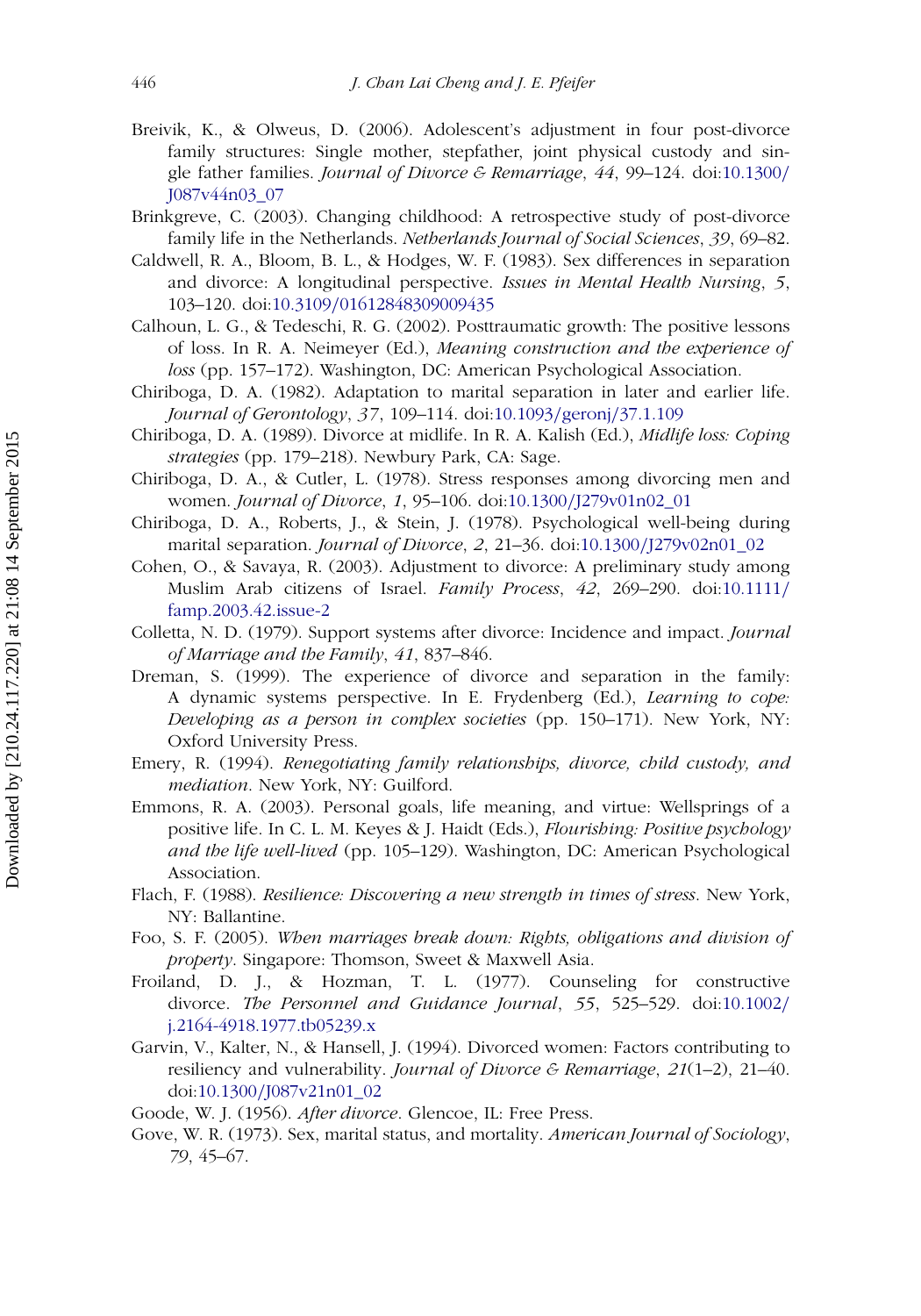- <span id="page-19-13"></span>Gray, J., & Silver, R. (1990). Opposite sides of the same coin: Former spouses' divergent perspectives in coping with their divorce. *Journal of Personality and Social Psychology*, *59*, 1180–1191. doi:10.1037*/*[0022-3514.59.6.1180](http://dx.doi.org/10.1037\gdef yes{no}$/$\gdef \ {$/$}\gdef no{no}\gdef yes{yes}\gdef \ \gdef \ {\ }\gdef no{no}\gdef yes{yes}{$/$\gdef \ {$/$}\gdef no{no}\gdef yes{yes}}0022-3514.59.6.1180)
- <span id="page-19-3"></span>Hsiao-Li Sun, S. (2014). Gender and divorce in contemporary Singapore. *Journal of Comparative Family Studies*, *45*, 127–143.
- <span id="page-19-1"></span>Jacobs, K., & Sillars, A. (2012). Sibling support during post-divorce adjustment: An idiographic analysis of support forms, functions, and relationship types. *Journal of Family Communication*, *12*, 167–187. doi:10.1080*/*[15267431.2011.584056](http://dx.doi.org/10.1080\gdef yes{no}$/$\gdef \ {$/$}\gdef no{no}\gdef yes{yes}\gdef \ \gdef \ {\ }\gdef no{no}\gdef yes{yes}{$/$\gdef \ {$/$}\gdef no{no}\gdef yes{yes}}15267431.2011.584056)
- <span id="page-19-7"></span>Kalmijn, M., & Poortman, A. M. (2006). His or her divorce? The gendered nature of divorce and its determinants. *European Sociological Review*, *22*, 201–214. doi[:10.1093](http://dx.doi.org/10.1093\gdef yes{no}$/$\gdef \ {$/$}\gdef no{no}\gdef yes{yes}\gdef \ \gdef \ {\ }\gdef no{no}\gdef yes{yes}{$/$\gdef \ {$/$}\gdef no{no}\gdef yes{yes}}esr\gdef yes{no}$/$\gdef \ {$/$}\gdef no{no}\gdef yes{yes}\gdef \ \gdef \ {\ }\gdef no{no}\gdef yes{yes}{$/$\gdef \ {$/$}\gdef no{no}\gdef yes{yes}}jci052)*/*esr*/*jci052
- <span id="page-19-8"></span>Kessler, S. (1975). *The American way of divorce: Prescriptions for change*. Chicago, IL: Nelson-Hall.
- <span id="page-19-5"></span>King, L. Y. (1998). A cultural challenge: Multiple family groups for post-separation and post-divorce families in Hong Kong. Social work with groups. *A Journal of Community and Clinical Practice*, *21*, 77–88.
- <span id="page-19-16"></span>Kitson, G. C. (1992). *Portrait of divorce: Adjustment to marital breakdown*. New York, NY: Guilford.
- <span id="page-19-2"></span>Kramrei, E., Coit, C., Martin, S., Fogo, W., & Mahoney, A. (2007). Post-divorce adjustment and social relationships: A meta-analytic review. *Journal of Divorce & Remarriage*, *46*, 145–166. doi:10.1300*/*[J087v46n03\\_09](http://dx.doi.org/10.1300\gdef yes{no}$/$\gdef \ {$/$}\gdef no{no}\gdef yes{yes}\gdef \ \gdef \ {\ }\gdef no{no}\gdef yes{yes}{$/$\gdef \ {$/$}\gdef no{no}\gdef yes{yes}}J087v46n03\gdef yes{no}_\gdef \ {_}\gdef no{no}\gdef yes{yes}\gdef \ \gdef \ {\ }\gdef no{no}\gdef yes{yes}{_\gdef \ {_}\gdef no{no}\gdef yes{yes}}09)
- <span id="page-19-15"></span>Krehbiel, J. (2009). *Why grown men don't eat quiche or go to counseling*. Retrieved from [http://leavingthebubble.blogspot.com/2007/08/why-grown-men-dont-eat](http://leavingthebubble.blogspot.com/2007/08/why-grown-men-dont-eat-quiche-or-go-to.html)[quiche-or-go-to.html](http://leavingthebubble.blogspot.com/2007/08/why-grown-men-dont-eat-quiche-or-go-to.html)
- <span id="page-19-10"></span>Kressel, K. (1980). Patterns of coping in divorce and some implications for clinical practice. *Family Relations*, *29*, 234–240.
- <span id="page-19-9"></span>Kubler-Ross, E. (1969). *On death and dying*. New York, NY: Macmillan.
- <span id="page-19-12"></span>Kurdek, L. A., & Blisk, D. (1983). Dimensions and correlates of mothers' divorce experiences. *Journal of Divorce*, *6*, 1–24. doi:10.1300*/*[J279v06n04\\_01](http://dx.doi.org/10.1300\gdef yes{no}$/$\gdef \ {$/$}\gdef no{no}\gdef yes{yes}\gdef \ \gdef \ {\ }\gdef no{no}\gdef yes{yes}{$/$\gdef \ {$/$}\gdef no{no}\gdef yes{yes}}J279v06n04\gdef yes{no}_\gdef \ {_}\gdef no{no}\gdef yes{yes}\gdef \ \gdef \ {\ }\gdef no{no}\gdef yes{yes}{_\gdef \ {_}\gdef no{no}\gdef yes{yes}}01)
- <span id="page-19-14"></span>Lamela, D., & Figueiredo, B. (2011). Post-divorce representations of marital negotiation during marriage predict parenting alliance in newly divorced parents. *Sexual & Relationship Therapy*, *26*, 182–190. doi:10.1080*/*[14681994.2011.563288](http://dx.doi.org/10.1080\gdef yes{no}$/$\gdef \ {$/$}\gdef no{no}\gdef yes{yes}\gdef \ \gdef \ {\ }\gdef no{no}\gdef yes{yes}{$/$\gdef \ {$/$}\gdef no{no}\gdef yes{yes}}14681994.2011.563288)
- <span id="page-19-0"></span>Lee, M.-Y. (1997). Post-divorce interparental conflict, children's contact with both parents, children's emotional processes, and children's behavioral adjustment. *Journal of Divorce & Remarriage*, *27*, 61–82. doi:10.1300*/*[J087v27n03\\_05](http://dx.doi.org/10.1300\gdef yes{no}$/$\gdef \ {$/$}\gdef no{no}\gdef yes{yes}\gdef \ \gdef \ {\ }\gdef no{no}\gdef yes{yes}{$/$\gdef \ {$/$}\gdef no{no}\gdef yes{yes}}J087v27n03\gdef yes{no}_\gdef \ {_}\gdef no{no}\gdef yes{yes}\gdef \ \gdef \ {\ }\gdef no{no}\gdef yes{yes}{_\gdef \ {_}\gdef no{no}\gdef yes{yes}}05)
- <span id="page-19-6"></span>Lewandowski, G. W., & Bizzoco, N. M. (2007). Addition through subtraction: Growth following the dissolution of a low quality relationship. *The Journal of Positive Psychology*, *2*(1), 40–54. doi:10.1080*/*[17439760601069234](http://dx.doi.org/10.1080\gdef yes{no}$/$\gdef \ {$/$}\gdef no{no}\gdef yes{yes}\gdef \ \gdef \ {\ }\gdef no{no}\gdef yes{yes}{$/$\gdef \ {$/$}\gdef no{no}\gdef yes{yes}}17439760601069234)
- <span id="page-19-4"></span>Lim, L., Ng, T. P., Chua, H. C., Chiam, P. C., Won, V., Lee, T., *...* Kua, E. H. (2005). Generalised anxiety disorder in Singapore: Prevalence, co-morbidity and risk factors in a multi-ethnic population. *Social Psychiatry & Psychiatric Epidemiology*, *40*, 972–979. doi:10.1007*/*[s00127-005-0978-y](http://dx.doi.org/10.1007\gdef yes{no}$/$\gdef \ {$/$}\gdef no{no}\gdef yes{yes}\gdef \ \gdef \ {\ }\gdef no{no}\gdef yes{yes}{$/$\gdef \ {$/$}\gdef no{no}\gdef yes{yes}}s00127-005-0978-y)
- <span id="page-19-11"></span>Maeder, E., & Pfeifer, J. E. (2014). Muslims and the courtroom: Legal issues and empirical research. In J. T. Richardson & F. Bellanger (Eds.), *Legal cases, new religious movements, and minority faiths* (pp. 245–270). Burlington, VT: Ashgate.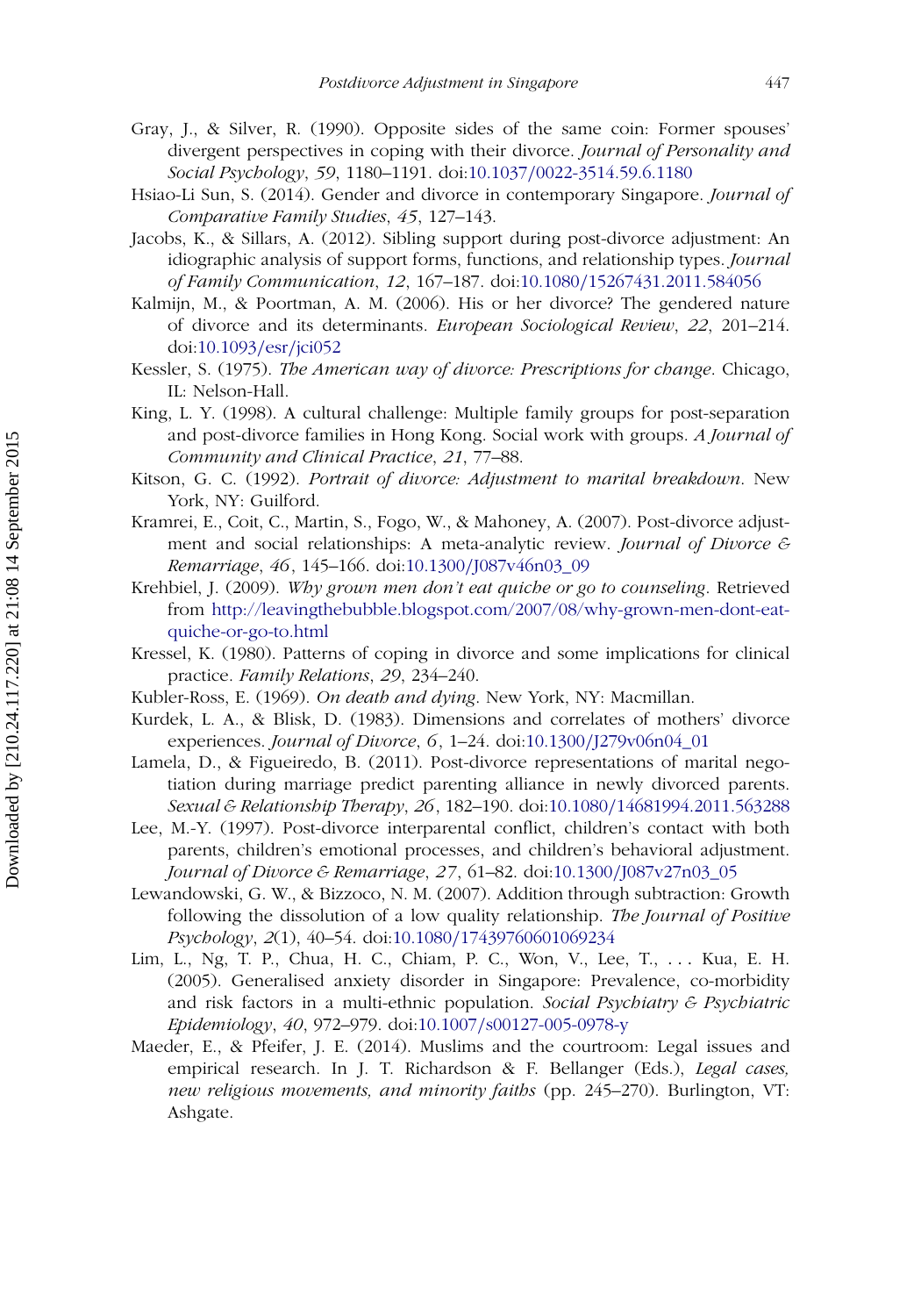- <span id="page-20-0"></span>Mandell, B. (1988). Mothers post-divorce: The challenges of adjustment. *Journal of Rational-Emotive & Cognitive-Behavior Therapy*, *6*, 81–101. doi:10.1007*/* BF01061067
- <span id="page-20-10"></span>Marks, S. R. (1996). The problem and politics of wholeness in family studies. *Journal of Marriage and the Family*, *58*, 565–571.
- <span id="page-20-18"></span>McDermott, R., Fowler, J. H., & Christakis, N. A. (2013). Breaking up is hard to do. Unless everyone else is doing it too: Social network effects on divorce in a longitudinal sample. *Social Forces*, *92*, 491–519. doi[:10.1093](http://dx.doi.org/10.1093\gdef yes{no}$/$\gdef \ {$/$}\gdef no{no}\gdef yes{yes}\gdef \ \gdef \ {\ }\gdef no{no}\gdef yes{yes}{$/$\gdef \ {$/$}\gdef no{no}\gdef yes{yes}}sf\gdef yes{no}$/$\gdef \ {$/$}\gdef no{no}\gdef yes{yes}\gdef \ \gdef \ {\ }\gdef no{no}\gdef yes{yes}{$/$\gdef \ {$/$}\gdef no{no}\gdef yes{yes}}sot096)*/*sf*/*sot096

<span id="page-20-14"></span>McLeod, J. (2003). *Doing counseling research*. London, UK: Sage.

- <span id="page-20-16"></span>Ministry of Labour. (1995). *Research & statistics department. Survey on women returning to work*. Retrieved from [http://www.mom.gov.sg/publish/etc/](http://www.mom.gov.sg/publish/etc/medialib/mom_library/mrsd/ms.Par.40674.File.tmp/873_op_02.pdf) [medialib/mom\\_library/mrsd/ms.Par.40674.File.tmp/873\\_op\\_02.pdf](http://www.mom.gov.sg/publish/etc/medialib/mom_library/mrsd/ms.Par.40674.File.tmp/873_op_02.pdf)
- <span id="page-20-6"></span>Ministry of Social Affairs (Applied Research Corporation). (1979). *A study of non-Muslim divorce in Singapore*. Singapore: Government of Singapore.
- <span id="page-20-1"></span>Pett, M. A., & Vaughan-Cole, B. (1986). The impact of income issues and social status on post-divorce adjustment of custodial parents. *Family Relations*, *35*, 103–111.
- <span id="page-20-4"></span>Portes, P. R., Smith, T. L., & Brown, J. H. (2000). The Divorce Adjustment Inventory–Revised: Validation of a parental report concerning children's postcustody adjustment. *Journal of Divorce & Remarriage*, *33*, 93–109. doi:10.1300*/* J087v33n03\_06
- <span id="page-20-5"></span>Quah, S. R. (1994). *Family in Singapore*. Singapore: Times Academic Press.
- <span id="page-20-9"></span>Reibstein, J., & Reibstein, J. (1998). Attachment, pain and detachment for the adults in divorce. *Sexual and Marital Therapy*, *13*, 351–360. doi:10.1080*/* 02674659808404253
- <span id="page-20-8"></span>Richardson, G. E. (2002). The metatheory of resilience and resiliency. *Journal of Clinical Psychology*, *58*, 307–321. doi:10.1002*/*[\(ISSN\)1097-4679](http://dx.doi.org/10.1002\gdef yes{no}$/$\gdef \ {$/$}\gdef no{no}\gdef yes{yes}\gdef \ \gdef \ {\ }\gdef no{no}\gdef yes{yes}{$/$\gdef \ {$/$}\gdef no{no}\gdef yes{yes}}(ISSN)1097-4679)
- <span id="page-20-17"></span>Riggio, H. R., & Weiser, D. A. (2008). Attitudes toward marriage: Embeddedness and outcomes in personal relationships. *Personal Relationships*, *15*, 123–140. doi:10.1111*/*[pere.2008.15.issue-1](http://dx.doi.org/10.1111\gdef yes{no}$/$\gdef \ {$/$}\gdef no{no}\gdef yes{yes}\gdef \ \gdef \ {\ }\gdef no{no}\gdef yes{yes}{$/$\gdef \ {$/$}\gdef no{no}\gdef yes{yes}}\gdef yes{no}\penalty \z@ \gdef \ {\penalty \z@ }\gdef no{no}\gdef yes{yes}\gdef \ \gdef \ {\ }\gdef no{no}\gdef yes{yes}{\penalty \z@ \gdef \ {\penalty \z@ }\gdef no{no}\gdef yes{yes}}pere.2008.15.issue-1)
- <span id="page-20-11"></span>Ross, C. E. (1995). Reconceptualizing marital status as a continuum of social attachment. *Journal of Marriage and the Family*, *57*, 129–140.
- <span id="page-20-15"></span>Sayer, L., & Bianchi, S. (2000). Women's economic independence and the probability of divorce: A review and reexamination. *Journal of Family Issues*, *21*, 906–943. doi:10.1177*/*[019251300021007005](http://dx.doi.org/10.1177\gdef yes{no}$/$\gdef \ {$/$}\gdef no{no}\gdef yes{yes}\gdef \ \gdef \ {\ }\gdef no{no}\gdef yes{yes}{$/$\gdef \ {$/$}\gdef no{no}\gdef yes{yes}}019251300021007005)
- <span id="page-20-7"></span>Shantall, T. (2003). *The quest for destiny: A logotherapeutic guide to meaning-centred living, therapy, and counselling.* Pretoria, South Africa: Unisa Press.
- <span id="page-20-12"></span>Simon, R. W., & Marcussen, K. (1999). Marital transitions, marital beliefs, and mental health. *Journal of Health and Social Behavior*, *40*, 111–125.
- <span id="page-20-3"></span>Singapore Department of Statistics. (2012). *Statistics on marriages and divorce*. Singapore: Department of Statistics, Ministry of Trade & Industry.
- <span id="page-20-2"></span>Straughan, P. T. (2009). *Marriage dissolution in Singapore: Revisiting family values and ideology in marriage*. Leiden, The Netherlands: Brill.
- <span id="page-20-13"></span>Syariah Court Singapore. (1966). Administration of Muslim law act. Retrieved from http://statutes.agc.gov.sg/aol/search/display/view.w3p;query=DocId%3A3e90 fc65-b364-434b-b2dc-ced1d9608640%20%20Status%3Ainforce%20Depth%3A0;  $rec=0$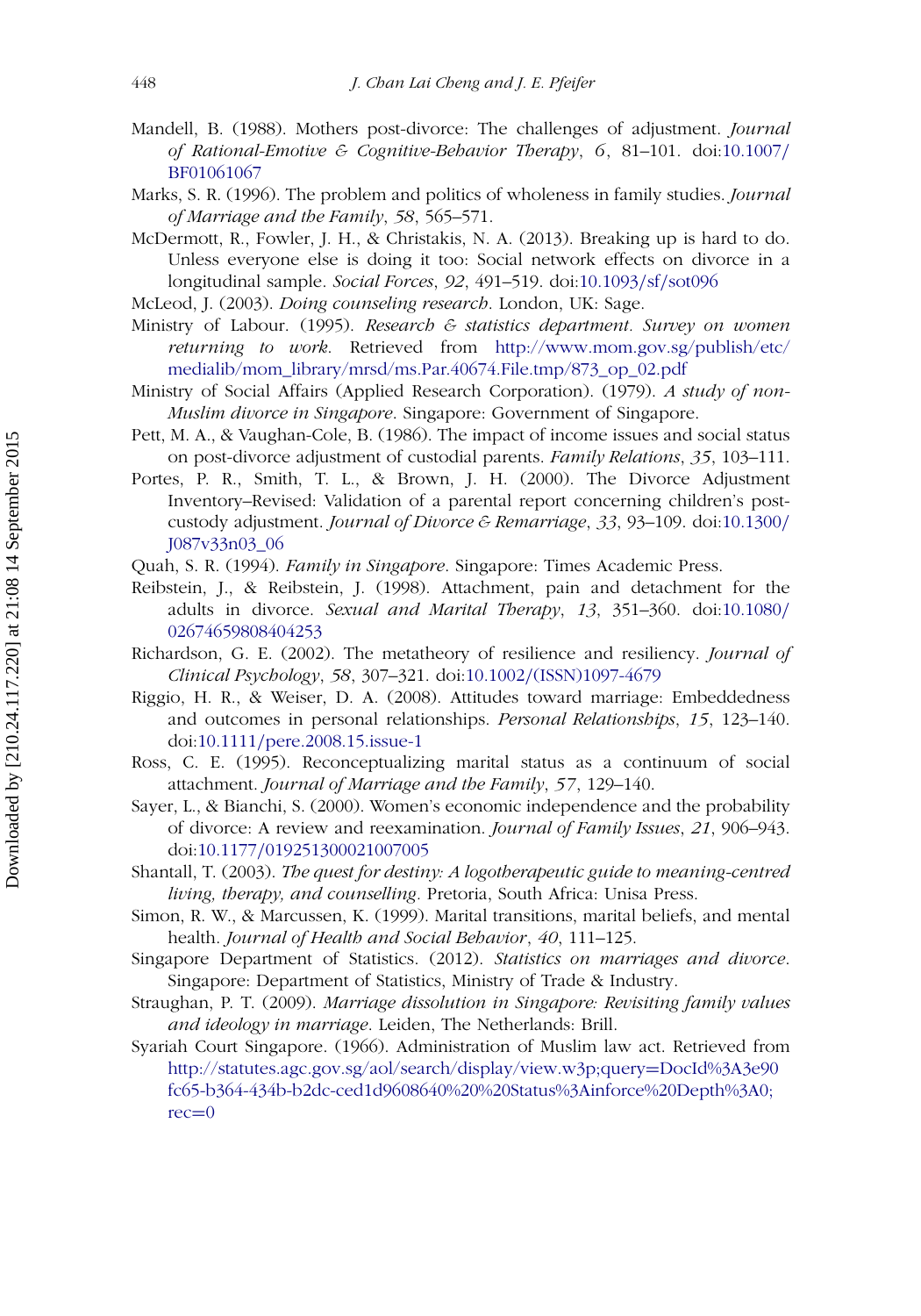- <span id="page-21-6"></span>Tashiro, T., & Frazier, P. (2003). "I'll never be in a relationship like that again": Personal growth following romantic relationship breakups. *Personal Relationships*, *10*, 113–128. doi:10.1111*/*[pere.2003.10.issue-1](http://dx.doi.org/10.1111\gdef yes{no}$/$\gdef \ {$/$}\gdef no{no}\gdef yes{yes}\gdef \ \gdef \ {\ }\gdef no{no}\gdef yes{yes}{$/$\gdef \ {$/$}\gdef no{no}\gdef yes{yes}}pere.2003.10.issue-1)
- <span id="page-21-7"></span>Tedeschi, R. G., Park, C. L., & Calhoun, L. G. (1998). Posttraumatic growth; Conceptual issues. In R. G. Tedeschi, C. L. Park, & L. G. Calhoun (Eds.), *Posttraumatic growth: Positive changes in the aftermath of crisis* (pp. 1–22). Mahwah, NJ: Erlbaum.
- <span id="page-21-2"></span>Teo, Y. (2009). Gender disarmed: How gendered policies produce gender-neutral politics in *Singapore*. *Signs*, *34*, 533–558. doi[:10.1086](http://dx.doi.org/10.1086\gdef yes{no}$/$\gdef \ {$/$}\gdef no{no}\gdef yes{yes}\gdef \ \gdef \ {\ }\gdef no{no}\gdef yes{yes}{$/$\gdef \ {$/$}\gdef no{no}\gdef yes{yes}}588448)*/*588448
- <span id="page-21-8"></span>Thabes, V. (1997). A survey analysis of women's long-term, post-divorce adjustment. *Journal of Divorce & Remarriage*, *27*(3-4), 163–175. doi:10.1300*/*[J087v27n03\\_11](http://dx.doi.org/10.1300\gdef yes{no}$/$\gdef \ {$/$}\gdef no{no}\gdef yes{yes}\gdef \ \gdef \ {\ }\gdef no{no}\gdef yes{yes}{$/$\gdef \ {$/$}\gdef no{no}\gdef yes{yes}}J087v27n03\gdef yes{no}_\gdef \ {_}\gdef no{no}\gdef yes{yes}\gdef \ \gdef \ {\ }\gdef no{no}\gdef yes{yes}{_\gdef \ {_}\gdef no{no}\gdef yes{yes}}11)
- <span id="page-21-0"></span>Togliatti, M. M., Lavadera, A. L., & Benedetto, R. (2011). How couples re-organized themselves following divorce: Adjustment, co-parenting and family alliance. *Life Span and Disability*, *14*, 55–754.
- <span id="page-21-4"></span>Trovato, F., & Lauris, G. (1989). Marital status and mortality in Canada, 1951–81. *Journal of Marriage and the Family*, *51*, 907–922.
- <span id="page-21-3"></span>Tschann, J. M. (1989). Resources, stressors, and attachment as predictors of adult adjustment after divorce: A longitudinal study. *Journal of Marriage and the Family*, *51*, 1033–1046.
- <span id="page-21-5"></span>Veevers, J. E. (1991). *Traumas versus strength: A paradigm of positive versus negative divorce outcomes*. New York, NY: Haworth.
- <span id="page-21-16"></span>Waller, M. A. (2001). Resilience in ecosystemic context: Evolution of the concept. *American Journal of Orthopsychiatry*, *71*, 290–297. doi:10.1037*/* 0002-9432.71.3.290
- <span id="page-21-13"></span>Waller, W., & Hill, R. (1951). *The family: A dynamic interpretation*. New York, NY: Dryden.
- <span id="page-21-9"></span>Wallerstein, J. S. (1986). Women after divorce: Preliminary report from a tenyear follow-up. *American Journal of Orthopsychiatry*, *56*, 65–77. doi:10.1111*/* j.1939-0025.1986.tb01543.x
- <span id="page-21-1"></span>Wallerstein, J. S., & Lewis, J. M. (2007). Disparate parenting and step-parenting with siblings in the post-divorce family: Report from a 10-year longitudinal study. *Journal of Family Studies*, *13*, 224–235. doi:10.5172*/*[jfs.327.13.2.224](http://dx.doi.org/10.5172\gdef yes{no}$/$\gdef \ {$/$}\gdef no{no}\gdef yes{yes}\gdef \ \gdef \ {\ }\gdef no{no}\gdef yes{yes}{$/$\gdef \ {$/$}\gdef no{no}\gdef yes{yes}}jfs.327.13.2.224)
- <span id="page-21-17"></span>Wang, H. Y., & Amato, P. R. (2000). Predictors of divorce adjustment: Stressors, resources, and definitions. *Journal of Marriage and Family*, *62*, 655–668. doi:10.1111*/*[j.1741-3737.2000.00655.x](http://dx.doi.org/10.1111\gdef yes{no}$/$\gdef \ {$/$}\gdef no{no}\gdef yes{yes}\gdef \ \gdef \ {\ }\gdef no{no}\gdef yes{yes}{$/$\gdef \ {$/$}\gdef no{no}\gdef yes{yes}}\gdef yes{no}\penalty \z@ \gdef \ {\penalty \z@ }\gdef no{no}\gdef yes{yes}\gdef \ \gdef \ {\ }\gdef no{no}\gdef yes{yes}{\penalty \z@ \gdef \ {\penalty \z@ }\gdef no{no}\gdef yes{yes}}j.1741-3737.2000.00655.x)
- <span id="page-21-10"></span>Weiss, R. S. (1975). *Marital separation*. New York, NY: Basic Books.
- <span id="page-21-12"></span>Williams, K. (2003). Has the future of marriage arrived? A contemporary examination of gender, marriage, and psychological well-being. *Journal of Health and Social Behavior*, *44*, 470–487.
- <span id="page-21-11"></span>Williams, K., & Dunne-Bryant, A. (2006). Divorce and adult psychological well-being: Clarifying the role of gender and child age. *Journal of Marriage and Family*, *68*, 1178–1196. doi:10.1111*/*[jomf.2006.68.issue-5](http://dx.doi.org/10.1111\gdef yes{no}$/$\gdef \ {$/$}\gdef no{no}\gdef yes{yes}\gdef \ \gdef \ {\ }\gdef no{no}\gdef yes{yes}{$/$\gdef \ {$/$}\gdef no{no}\gdef yes{yes}}jomf.2006.68.issue-5)
- <span id="page-21-14"></span>Wiseman, R. S. (1975). Crisis theory and the process of divorce. *Social Casework*, *56*, 205–212.
- <span id="page-21-15"></span>Women's Charter (Singapore). (1961). Retrieved from [http://statutes.agc.gov.sg/](http://statutes.agc.gov.sg/aol/search/display/view.w3p;page=0;query=DocId%3Af0897dd7-1f3a-45a9-b1e7-ba30fef2dbba%20Depth%3A0%20ValidTime%3A01%2F09%2F2011%20TransactionTime%3A31%2F10%2F2009%20Status%3Ainforce;rec=0;whole=yes) [aol/search/display/view.w3p;page](http://statutes.agc.gov.sg/aol/search/display/view.w3p;page=0;query=DocId%3Af0897dd7-1f3a-45a9-b1e7-ba30fef2dbba%20Depth%3A0%20ValidTime%3A01%2F09%2F2011%20TransactionTime%3A31%2F10%2F2009%20Status%3Ainforce;rec=0;whole=yes)=0;query=DocId%3Af0897dd7-1f3a-45a9 [b1e7-ba30fef2dbba%20Depth%3A0%20ValidTime%3A01%2F09%2F2011%20](http://statutes.agc.gov.sg/aol/search/display/view.w3p;page=0;query=DocId%3Af0897dd7-1f3a-45a9-b1e7-ba30fef2dbba%20Depth%3A0%20ValidTime%3A01%2F09%2F2011%20TransactionTime%3A31%2F10%2F2009%20Status%3Ainforce;rec=0;whole=yes) [TransactionTime%3A31%2F10%2F2009%20Status%3Ainforce;rec](http://statutes.agc.gov.sg/aol/search/display/view.w3p;page=0;query=DocId%3Af0897dd7-1f3a-45a9-b1e7-ba30fef2dbba%20Depth%3A0%20ValidTime%3A01%2F09%2F2011%20TransactionTime%3A31%2F10%2F2009%20Status%3Ainforce;rec=0;whole=yes)=0;whole=yes